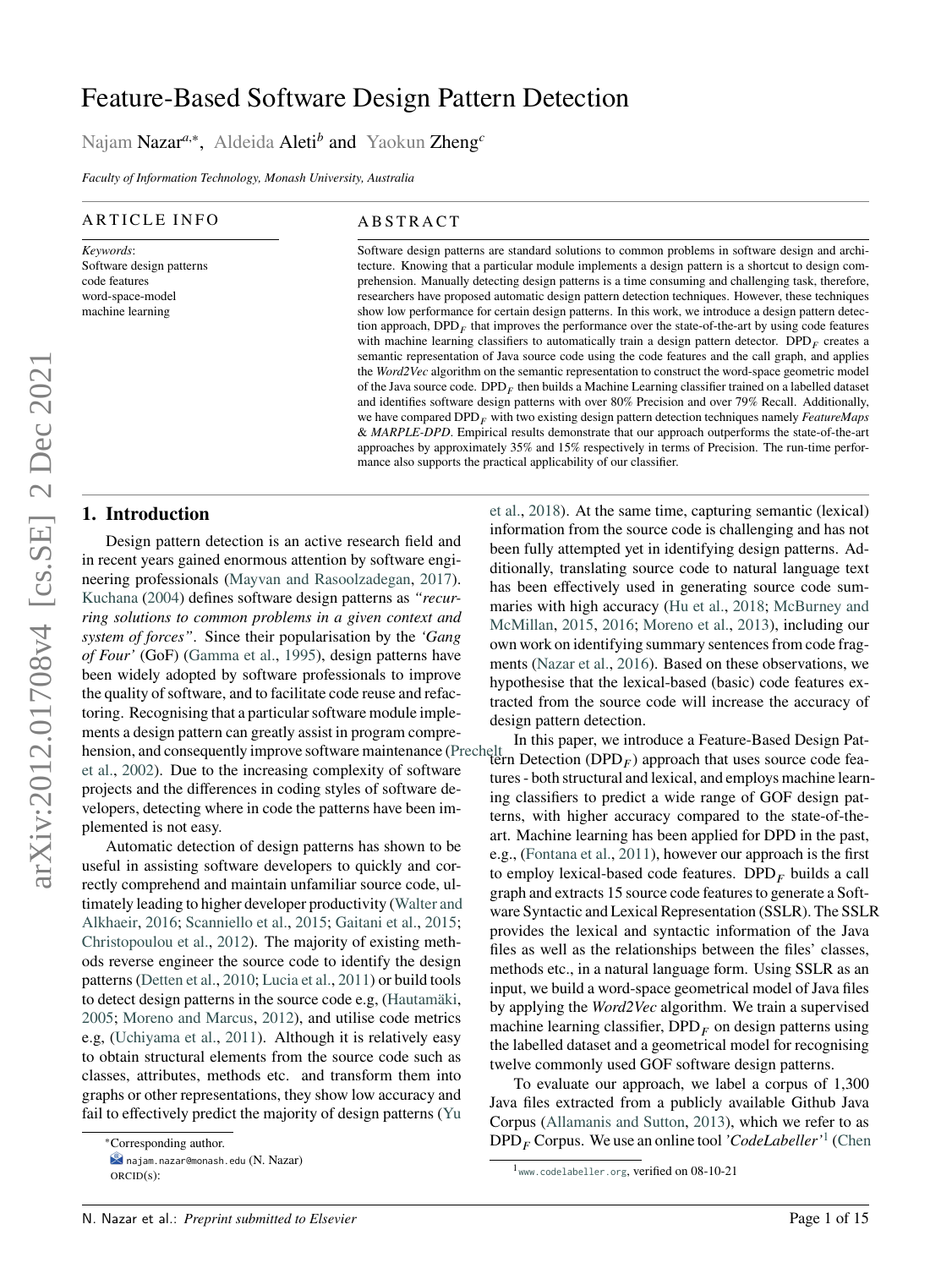[et al.,](#page-12-3) [2021\)](#page-12-3), where expert raters labelled design patterns. We statistically evaluate the performance of  $DPD<sub>F</sub>$  by calculating the Precision, Recall and F1-Score measures and compare our approach to two existing software design pattern detection approaches, namely *FeatureMaps* and *MARPLE-DPD*. Empirical results show that our approach is effective in recognising twelve GOF software design patterns with high Precision (80%) and low error rate (20%). Furthermore  $\text{DPD}_F$  outperforms the state-of-the-art approaches FeatureMaps & MARPLE-DPD by 35% and 15% respectively in terms of Precision.

**Contributions:** In summary, this paper makes the following contributions:

- We introduce a novel approach called *Feature-Based Design Pattern Detector* (DPD*<sup>𝐹</sup>* ) that uses 15 source code features to detect software design patterns.
- We build a large corpus i.e.  $DPD<sub>F</sub>$  Corpus consists of 1,300 Java files, which are labelled from expert software engineers using the *Codelabeller* tool .
- We demonstrate that our approach outperforms two existing approaches with substantial margins in terms of Precision, Recall and F1-Score.

**Paper Organisation:** We discuss the preliminaries and relevant background of the related technologies, in particular, design patterns, code fragments, word space models and machine learning in Section [2.](#page-1-0) Section [3](#page-2-0) discusses our study design, including the research questions, how the corpora are selected and labelled. The tool used to label data, and what source code features are used and how they are selected, the application of Word2Vec for building an N-gram model and ending with a discussion of our machine learning classifier. Section [4](#page-6-0) presents results with respect to our research questions. We discuss the threats to the validity of our study in Section [5](#page-10-0) and the related work is presented in Section [6.](#page-11-0) Finally, the conclusion is presented in Section [7.](#page-12-4)

# <span id="page-1-0"></span>**2. Preliminaries**

In the following subsections, we briefly introduce some basic concepts that are used in this study, which are related to design patterns, code features, word-space embeddings/models and machine learning.

# <span id="page-1-1"></span>**2.1. Design Patterns**

We consider the following twelve GOF design patterns: *Abstract Factory*, *Adapter*, *Builder*, *Decorator*, *Factory Method*, *Façade*, *Memento*, *Observer*, *Prototype*, *Proxy*, *Singleton* and *Visitor*that are analysed by using the proposed approach. These patterns cover all three categories of GoF patterns i.e. creational, structural and behavioural patterns. Creational patterns include Builder, Abstract Factory, Factory Method, Prototype and Singleton patterns whereas, structural patterns include Adapter, Decorator, Façade and Proxy patterns. We have considered three behavioural patterns for this study and that are Memento, Observer and Visitor.

### <span id="page-1-2"></span>**2.2. Code Features**

Code features are static source code attributes that are extracted by examining the source code [\(McBurney et al.,](#page-13-15) [2018\)](#page-13-15), such as the size of the code elements (e.g., line of code), complexity of code such as if/else blocks, object-oriented attributes in code such as inheritance etc., and source code constructs that are uniquely identifiable names for a construct, for example class name, method name etc. [Zanoni](#page-14-3) [et al.](#page-14-3) [\(2015\)](#page-14-3) called features as code entities that are the names given to any code construct that is uniquely identifiable by its name and the name of its containers. In the object-oriented paradigm, code entities are classes, interfaces, enums, annotations, etc., methods and attributes. Previously, [Nazar et al.](#page-13-13) [\(2016\)](#page-13-13) used 21 textual features to identify summary lines for code fragments.

By examining aforementioned studies, we decide to use a mixture of structural and lexical object-oriented code constructs to investigate if they can be useful in identifying the design patterns from the source code. These features (as discussed in Section [3.3\)](#page-3-0) capture the behavioural, structural and creational aspects of the code as needed for design patterns (as discussed in Section [2.1\)](#page-1-1). In this paper, we follow the term features as we believe that they are more relevant to design patterns and depict the code structure and semantics better than low level entities discussed in relevant studies.

# **2.3. Word Embeddings**

Word space models are abstract representations of the meaning of words, encoded as vectors in a high dimensional space [\(Salton et al.,](#page-13-16) [1975\)](#page-13-16). A word vector space is constructed by counting co-occurrences of pairs of words in a text corpus, building a large square *n*-by-*n* matrix where *n* is the size of the vocabulary and the cell  $(i, j)$  contains the number of times the word *i* has been observed in co-occurrence with the word *j* in the corpus. The *i*-th row in a co-occurrence matrix is an *n*-dimensional vector that acts as a distributional representation of the *i*-th word in the vocabulary.

The key to using a vector representation to compute the semantic relatedness of words lies in the *Distributional Hypothesis* (DH) [\(Harris,](#page-13-17) [1954\)](#page-13-17). The DH states that: *"words that occur in the same contexts tend to have similar meaning"*, therefore allowing the computational linguist to approximate a measure of how much two words are related in their meaning by computing a numeric value from a vector space model.

The similarity between two words is geometrically measurable with any distance metric. The most widespread metric for this purpose is the cosine similarity, defined as the cosine of the angle between two vectors:

$$
S(x, y) = \frac{x \cdot y}{||x|| ||y||}
$$

Several techniques can be applied to reduce the dimensionality of the co-occurrence matrix. Latent Semantic Analysis (LSA), for instance, uses Singular Value Decomposition (SVD) to prune the less informative elements while preserving most of the topology of the vector space, and reducing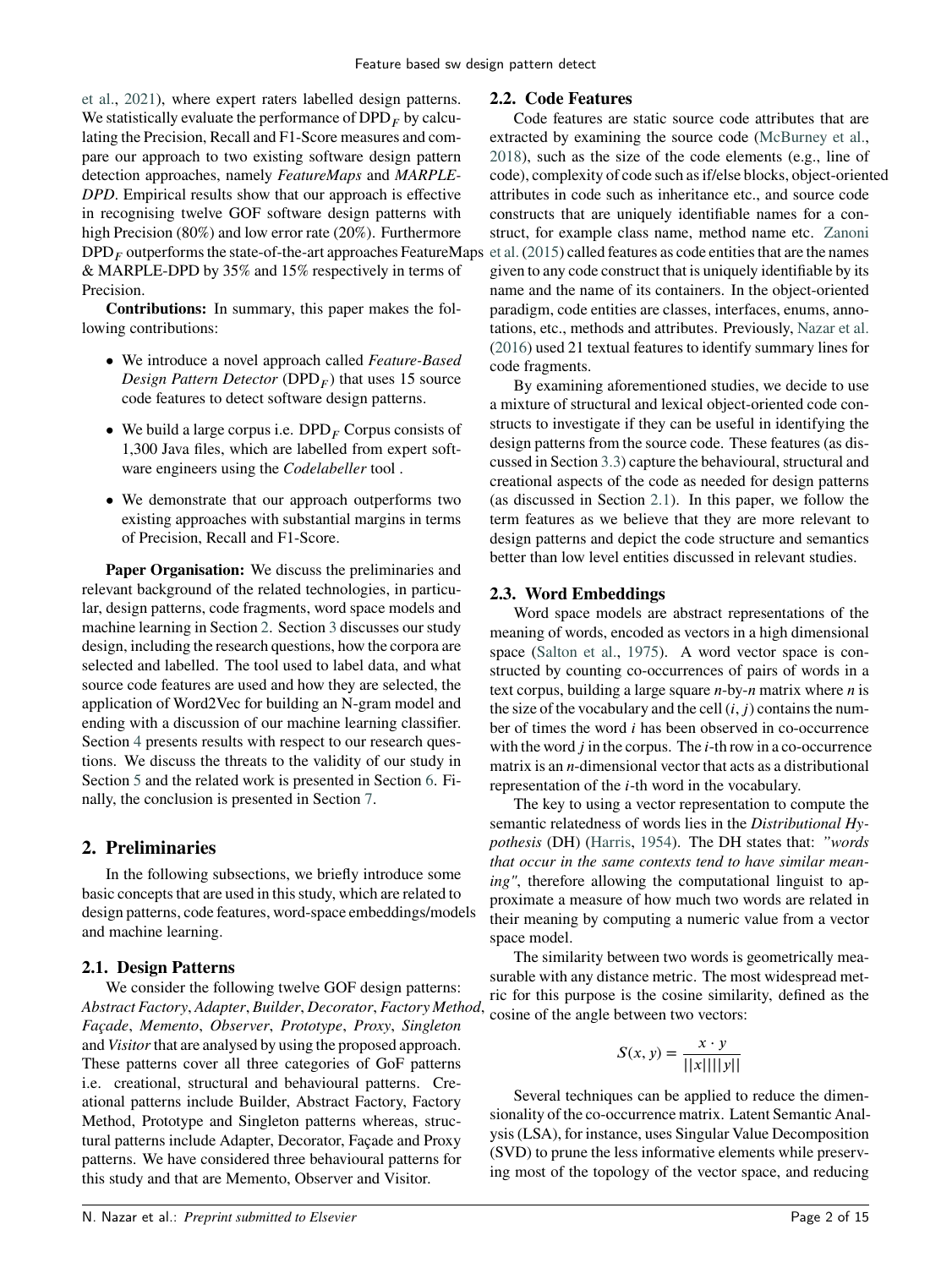the number of dimensions to the order of hundreds [\(Lan](#page-13-18)[dauer and Dumais,](#page-13-18) [1997;](#page-13-18) [Mikolov et al.,](#page-13-19) [2013\)](#page-13-19).

Recently, neural network based models have received increasing attention for their ability to compute dense, lowdimensional representations of words. To compute such representation, i.e., the word embeddings, several models rely on a huge amount of natural language texts from which a vector representation for each word is learned by a neural network. Their representations of the words are based on prediction as opposed to counting. Embedded vectors created using the predictive models such as *Word2Vec* have many advantages compared to LSA [\(Baroni et al.,](#page-12-5) [2014\)](#page-12-5). For instance, their ability to compute dense, low-dimensional predictive representations of words. Vector spaces created on word distributional representations have been successfully proven to encode word similarity and relatedness relations [\(Ra](#page-13-20)dinour methodology for answering research questions and the [sky et al.,](#page-13-20) [2011;](#page-13-20) [Reisinger and Mooney,](#page-13-21) [2010;](#page-13-21) [Ciobanu and](#page-12-6) [Dinu,](#page-12-6) [2013;](#page-12-6) [Collobert et al.,](#page-12-7) [2011\)](#page-12-7), and word embeddings have proven to be a useful feature in many natural language processing tasks [\(Collobert et al.,](#page-12-7) [2011;](#page-12-7) [Le and Mikolov,](#page-13-22) [2014;](#page-13-22) [dos Santos and Zadrozny,](#page-13-23) [2014\)](#page-13-23) in that they often encode semantically meaningful information of a word.

# **2.4. Machine Learning**

Machine learning (ML) is the study of computer programmes that learns from the data and improves automatically through experience [\(Mitchell,](#page-13-24) [1997\)](#page-13-24). In ML the essential elements are data - structural such as text, unstructural or semi-structural such as source code, the model e.g., Support Vector Machines (SVM) or Random Forest (RF) [\(Cortes and](#page-12-8) [Vapnik,](#page-12-8) [1995;](#page-12-8) [Ho,](#page-13-25) [1995\)](#page-13-25), and the evaluation procedure e.g., cross-validation. The types of machine learning algorithms differ in their approach, the type of data they input and output, and the type of task or problem that they intend to solve. In short, there are three major types of machine learning approaches that are supervised, unsupervised and semi-supervised. Supervised learning builds a mathematical model based on the labelled data to predict future results [\(Manning et al.,](#page-13-26) [2008;](#page-13-26) [Bishop,](#page-12-9) [2006\)](#page-12-9). Unsupervised, on the other hand, learns how systems can infer a function to describe a hidden structure from unlabelled data [\(Bishop,](#page-12-9) [2006\)](#page-12-9). Semi-supervised falls between supervised and unsupervised approaches, since it uses both labelled and unlabelled data for training – typically a small amount of labelled data and a large amount of unlabelled data [\(Manning et al.,](#page-13-26) [2008;](#page-13-26) [Bishop,](#page-12-9) [2006\)](#page-12-9).

In this paper, we have used supervised learning and there are two major types of supervised learning namely, classification and regression. The classification methods usually use two sets, a training set and a test set. The training set is used for learning some classifiers and requires a primary group of labelled individuals, in which the category related to each individual is obvious from its label. The test set is used to measure the efficiency of the learned classifiers and includes labelled individuals which do not participate in learning classifiers. Regression, on the other hand, allows us to predict a continuous outcome of the variable we intend to find.

Design pattern detection can be categorised as a classification problem where classes containing the pattern can be labelled by expert raters. Thus, supervised classification learning corresponding to the ground truth that a class contains or does not contain a design pattern can be used to predict design patterns. In this study, RF and SVM based classifiers are considered from benchmark studies whereas our DPD*<sup>𝐹</sup>* classifier builds a design pattern detection model that classifies given classes.

# <span id="page-2-0"></span>**3. Study Design**

In this section, we describe our research questions and justify their use in applying the overall motivation of design pattern detection from source code. Additionally, we lay out code features used in this study.

# **3.1. Research Questions**

This study seeks to identify design patterns through code features and *Word2Vec* algorithm along with the application of supervised machine learning. In doing so, we aim to examine the relationship between code features and the design patterns. Therefore, we pose the following three Research Question (RQs):

1. **RQ1**: Is DPD<sub> $<sub>F</sub>$  effective in detecting software design pat-</sub></sub> terns?

The rationale behind *RQ1* is to determine whether our approach identifies design patterns accurately and effectively. For this purpose, we statistically evaluate our classifiers using standard statistical measures of Precision, Recall and F1-Score.

- 2. **RQ2**: What is the error-rate of  $DPD<sub>F</sub>$ ? For addressing *RQ2*, we build a confusion matrix of the classifier to find how well our classifier identifies the percentage of pattern instances from the labelled data and instances are missed.
- 3. **RQ3**: How well does  $DPD<sub>F</sub>$  perform compared to existing approaches?

It is important to compare our approach with the existing studies to further evaluate the efficacy of our approach. To do so, we select two studies that are FeatureMaps proposed by [Thaller et al.](#page-13-27) [\(2019\)](#page-13-27) & MARPLE-DPD proposed by [Zanoni et al.](#page-14-3) [\(2015\)](#page-14-3) respectively as a benchmark studies for comparing our approach. Theses studies as well as the details of the benchmark corpus are discussed in detail in Section [3.2](#page-2-1)

# <span id="page-2-1"></span>**3.2. Methodology**

Our methodology to address research questions is as follows:

First, we collect the corpus containing Java projects. Next, we discuss how the code features are selected and applied to extract the syntactic and semantic representation (SSLR) for the corpus. After that, we apply the *Word2Vec* algorithm on the SSLR to create the geometric representation that can be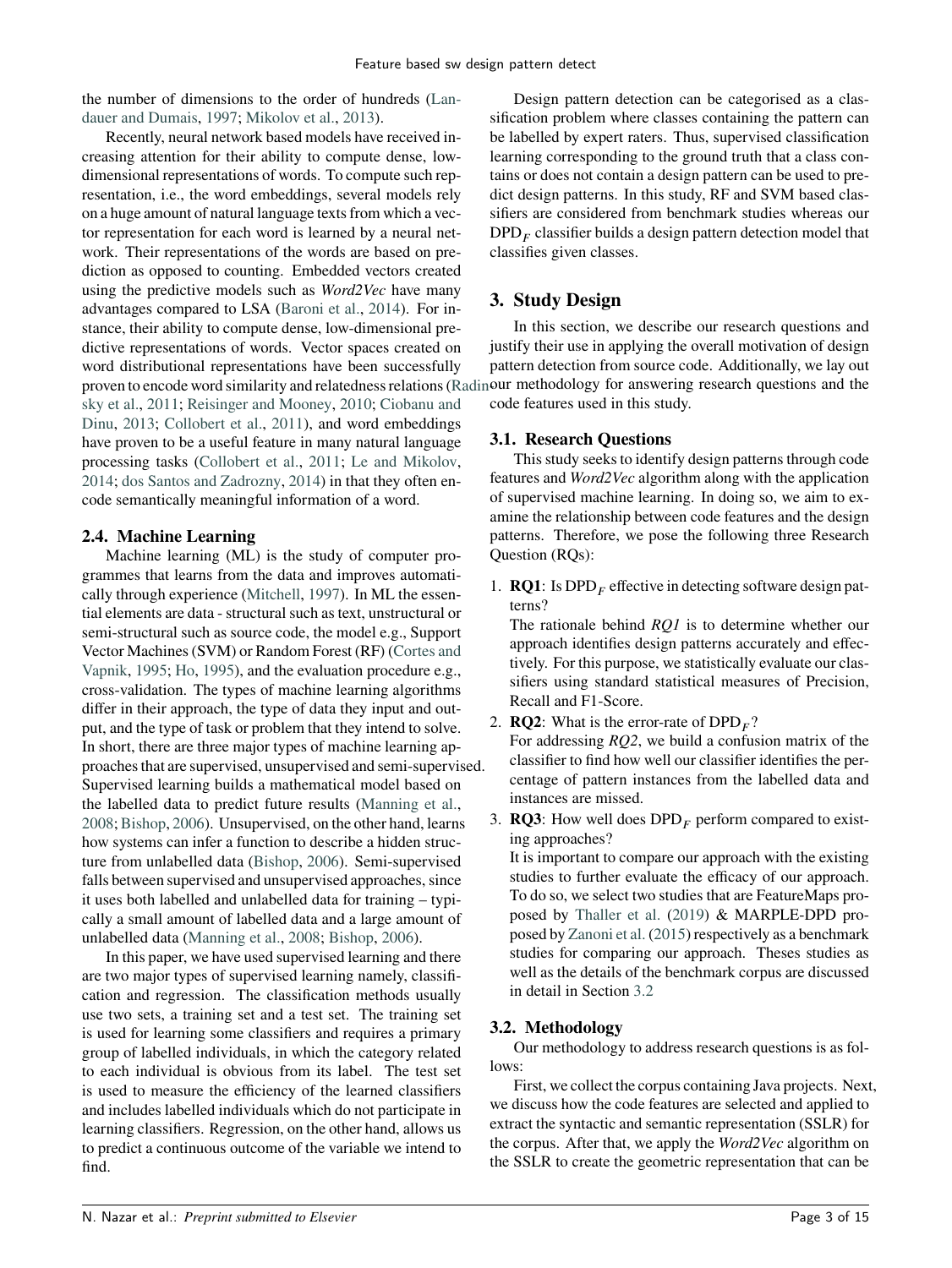read by the machine. In the end, we train supervised classifiers on the labelled corpus to predict design pattern instances from the geometric representation of Java files.

In the following subsections, we discuss these steps one by one.

### <span id="page-3-5"></span>*3.2.1. Data Collection*

Existing datasets labelled with design patterns are either too small or not publicly available. We have found one publicly available corpus of Java projects called P-MART  $^2$  $^2$ . However, we decided to use it as a benchmark corpus. Therefore, we create a new corpus *DPD<sup>𝐹</sup> -Corpus*, which we label with the respective design pattern. The aim is to increase the size of the existing corpora and make it publicly available for future researchers.

**DPD***<sup>𝐹</sup>* **-Corpus:** We build the new corpus exclusively of design patterns from the *Github Java Corpus* (GJC) [\(Alla](#page-12-2)[manis and Sutton,](#page-12-2) [2013\)](#page-12-2), which is the largest publicly available corpus consisting exclusively of open source Java projects collected from GitHub. In total, the GJC contains 2*,* 127*,* 357 Java files in 14*,* 436 Java projects. As the first step, we remove unnecessary files such as unit test cases (JUnit) or user interface files such as HTML, CSS etc. from the GJC, as these files do not normally implement design patterns. From the remainder of GJC, we select a subset of the GJC projects using the correction of finite population approach  $3$  to determine the size of the final corpus that can be trained by the machine learning classifier. The final corpus has 1,300 files and we refer to it as *DPD<sup>𝐹</sup> -Corpus*. To ensure that sufficient instances are available for training and testing the machine learning algorithms, we select exact 100 instances for each of the 12 design patterns (and none labels) as shown in Table [1.](#page-3-3)

Table 1

<span id="page-3-3"></span>The number of instances of each pattern in a labelled DPD*<sup>𝐹</sup>* -Corpus

| <b>Patterns</b>         | #   | <b>Patterns</b> | #   |
|-------------------------|-----|-----------------|-----|
| <b>Abstract Factory</b> | 100 | None            | 100 |
| Adapter                 | 100 | Observer        | 100 |
| Builder                 | 100 | Prototype       | 100 |
| Decorator               | 100 | Proxy           | 100 |
| Factory Method          | 100 | Singleton       | 100 |
| Façade                  | 100 | Visitor         | 100 |
| Memento                 | 100 |                 |     |

**Benchmark Corpus:** In addition to the  $DPD<sub>F</sub>$  corpus, we employ an existing dataset - P-MART used by benchmark studies [\(Zanoni et al.,](#page-14-3) [2015;](#page-14-3) [Thaller et al.,](#page-13-27) [2019\)](#page-13-27), which contains 4,242 files from 9 projects, which are QuickUML, Lexi, JRefactory, Netbeans, JUnit, JHotDraw, MapperXML, Apache Nutch and PMD. On exploring the P-MART we found that it contains uneven number of design patterns and requires surgery to fit for our purpose. The P-Mart corpus

contains 1,039 files that are labelled as design patterns we plan to identify in this study. Table [2](#page-3-4) shows the distribution of 12 design patterns in the P-MART Corpus. On exploring the P-MART we found that it contains an uneven number of design patterns as shown in Table [2.](#page-3-4)

### Table 2

<span id="page-3-4"></span>The number of instances of each pattern in a P-MART corpus

| #   | <b>Patterns</b> | #   |
|-----|-----------------|-----|
| 241 | Observer        | 137 |
| 241 | Memento         | 15  |
| 43  | Prototype       | 32  |
| 63  | Proxy           | 3   |
| 102 | Singleton       | 13  |
| 11  | Visitor         | 139 |
|     |                 |     |

### *3.2.2. Data Labelling*

We use an online tool *CodeLabeller* that is built using Node and Angular JavaScript languages to label both corpora via crowd knowledge. Each file in the corpora is labelled by at least three annotators, who have at least 2 years of programming experience in Java programming language, applied design patterns in the projects they have worked on, and taught software engineering and related units at the university level. We have asked the faculty members, postgraduate and doctoral students majoring in Software Engineering and Computer Science at the Faculty of IT, Monash University to label the corpora through our online tool. Some files are labelled as *'None'*, which means that they do not implement or contain any of the design patterns. We added None files in our corpus solely to check how well our classifier identifies files that do not contain a design pattern. Furthermore, if a pattern is implemented in more than one file, all the files that are part of the pattern are labelled with the respective pattern. For example, a Façade pattern has two files: interface and implementation, both of which are labelled as Façade.

**Raters Agreement:** Labelling is a subjective process and there is a possibility that a file is labelled differently by different annotators. Following a similar approach to [\(Nazar](#page-13-13) [et al.,](#page-13-13) [2016\)](#page-13-13), we perform a Cohen's Kappa Test [\(Cohen,](#page-12-10) [1960\)](#page-12-10) to measure the level of agreement among annotators. For the DPD*<sup>𝐹</sup>* corpus, the kappa K-value is *0.74*, showing a medium to high level of agreement among raters [\(Cohen,](#page-12-10) [1960;](#page-12-10) [Car](#page-12-11)[letta,](#page-12-11) [1996\)](#page-12-11). We have not calculated the Kappa value for the benchmark corpus.

# <span id="page-3-0"></span>**3.3. Feature Extraction**

Feature extraction deals with the inherent complexity of programming languages by extracting high-level concepts that in later stages can be used to successfully find pattern instances. Structurally, design patterns describe classes and their loose arrangements and communication paths. Consequently, extracted features ideally capture these arrangements and their relationships to improve reasoning in later

<span id="page-3-2"></span><span id="page-3-1"></span> $^2$ <http://www.ptidej.net/tools/designpatterns/>, $\rm{verified~on}~08$ - $10$ - $21$ 3 <https://www.surveysystem.com/sscalc.htm>, verified on 08-10-21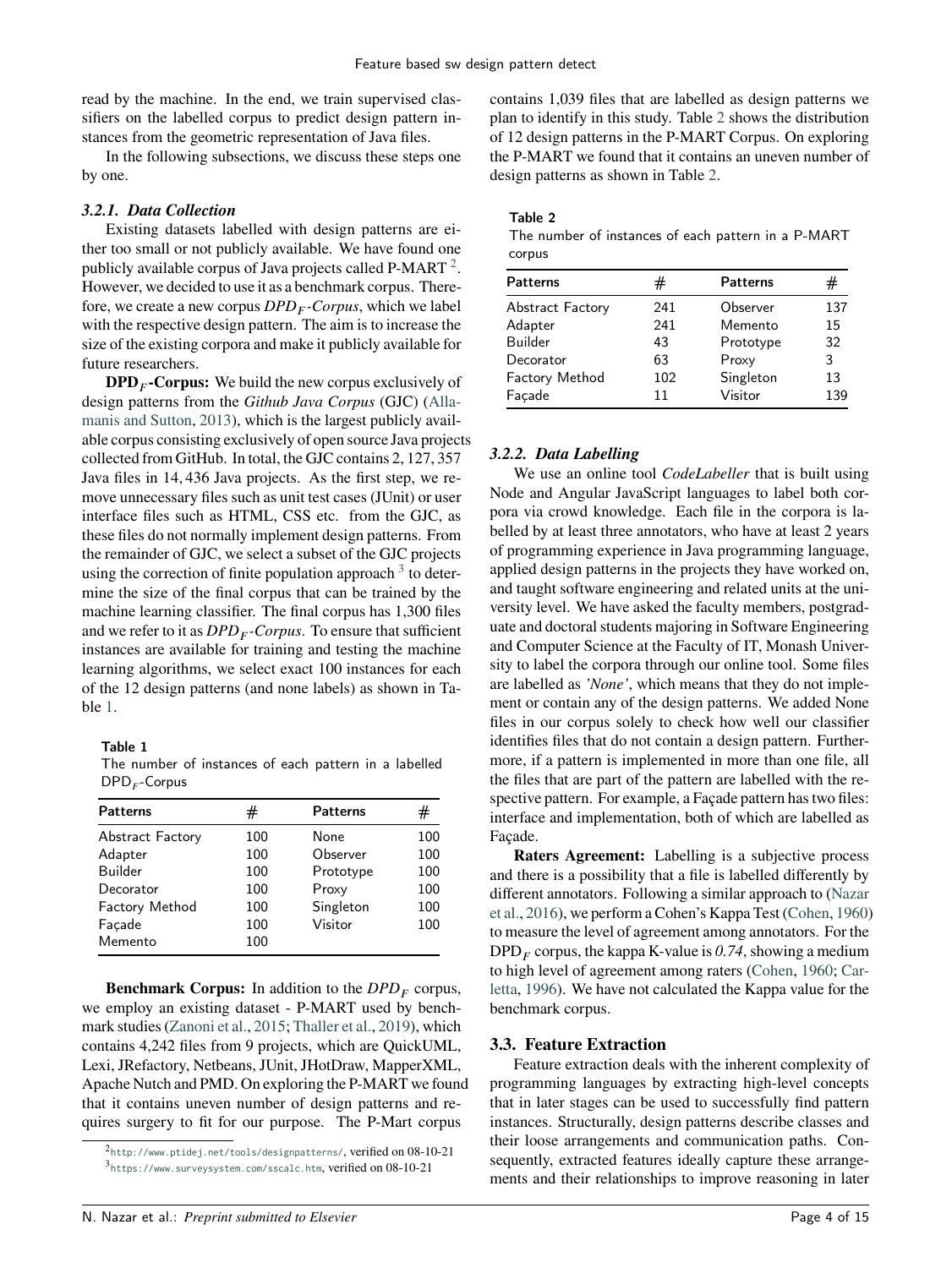stages. As discussed in Section [2.2](#page-1-2) the source code features are high level code constructs that are used to extract information from the source code. Following a similar approach with [McBurney et al.](#page-13-15)  $(2018)$  & [Nazar et al.](#page-13-13)  $(2016)$ , we have selected 15 features that are based on the syntactic and semantic (the linguistic meanings) constructs of Java source code.

As listed in Table [3,](#page-4-0) these features are related to *class labels*, *method names*, *modifiers*, *attributes*, *n-grams*, *method return type*, *number of parameters*, *the number of lines in a method*, *incoming methods* and *outgoing methods*. We may informally categorise these features into two major groups that are class level features (4 features in total), and method level features (11 features in total).

### *3.3.1. Class-Level Features*

A class is a user-defined blueprint or prototype from which objects are created and in the Java language, the class name begins with a capital letter so the first code feature we select is a *'ClassName'* i.e., the name of the Java class. The second feature - feature 2 - is about the access modifiers in Java language i.e., public, private, protected and default. Next two features are features 3 and 4 - implements & extends are Java keywords - and related to the inheritance principle of objectoriented languages. Inheritance is key to many patterns such as observer, abstract factory etc.; therefore, it is important to capture it. In Java language, there are two keywords for inheritance i.e. *extends* when a class inherits a class and *implements* when a class inherits an interface. An interface can extend another interface in the same way that a class can extend another class; therefore, the extends keyword can also be used to extend an interface.

### *3.3.2. Method-Level Features*

A Java method is a collection of statements that are grouped together to perform an operation. In general, a method in Java contains a name, which begins with a small letter in a camelCase format, one or more parameters (sometimes known as attributes) enclosed in parentheses and a return type - these are features 5, 6  $\&$  7 respectively in our case. The Feature 8 measures properties of the statements inside the method's body. These statements can be local attributes, conditional statements such as if, else, switch, or an assignment statement etc. Feature 9 measures the number of variables or attributes in the method - some methods may have local scoped variables while some may not. Feature 10 is about the number of methods called within a method, whereas feature 11 calculates the number of lines within a method's body. 'MethodIncomingMethod' - feature 12 - is about the number of methods a given method calls. For example, Method A calls Methods B, C and D then the value for 'Method-IncomingMethod' is 3. The difference between feature 10 and 12 is that feature 10 numbers all the methods which are called within a method that can be the methods from the same class or from other classes. Whereas, feature 12 only provides the number of methods that belong to external classes. For example a method A in class A has called

### Table 3

<span id="page-4-0"></span>15 source code features & their descriptions

|                | <b>No.Features</b>      | <b>Description</b>                                                                                    |
|----------------|-------------------------|-------------------------------------------------------------------------------------------------------|
| 1              | ClassName               | Name of Java Class.                                                                                   |
| $\overline{2}$ | ClassModifiers          | Public, Protected, Private Key-<br>words etc.                                                         |
| 3              | ClassImplements         | A binary feature $(0/1)$ if a class<br>implements an interface.                                       |
| 4              | ClassExtends            | A binary feature $(0/1)$ if a class<br>extends another class.                                         |
| 5              | MethodName              | Method name in a class.                                                                               |
| 6              | MethodParam             | Method parameters<br>(argu-<br>ments).                                                                |
| 7              | MethodReturnType        | A method that returns some-<br>thing (void, int etc.)<br>or a<br>method having a return key-<br>word. |
| 8              | MethodBodyLineType      | Type of code in a method's<br>body e.g. assignment state-<br>ment. condition<br>statements<br>etc.    |
| 9              | MethodNumVariables      | Number of variables/attributes<br>in a method.                                                        |
|                | 10 MethodNumMethods     | Number of method calls in a<br>class.                                                                 |
|                | 11 MethodNumLine        | Number of lines in a method.                                                                          |
|                | 12 MethodIncomingMethod | Number of methods a method<br>calls.                                                                  |
|                | 13 MethodIncomingName   | Name of methods a method<br>calls.                                                                    |
|                | 14 MethodOutgoingMethod | Number of outgoing methods.                                                                           |
|                | 15 MethodOutgoingName   | Name of outgoing methods.                                                                             |

method B from class B and Method C from class A then the value for 'MethodIncomingMethod' will be 1. Feature 13 is related to method incoming function as it illustrates the names of methods that call Method A. Similarly, features 14 and 15 are related to each other as they mention the number of methods a given method - say method A - has been called from and their names.

### **3.4. Feature-Based Design Pattern Detector**

As shown in figure [2,](#page-6-1) the  $DPD<sub>F</sub>$  approach has three main steps namely *Preprocessing*, *Model Building* and *Machine Learning Classification*. The Preprocessing step includes building a call graph and generating the SSLR representation by parsing the Java source code with code features. Once the code is parsed into natural language representation (SSLR), we apply the Word2Vec algorithm on SSLR to generate a Java Embedded Model (JEM) in the model building step. The JEM is used as an input to a supervised machine learning classifier trained on design patterns to predict design patterns. In the subsequent sections, we discuss these steps in more detail.

### *3.4.1. Preprocessing*

Translation between source code and natural language is challenging due to the structure of the source code. One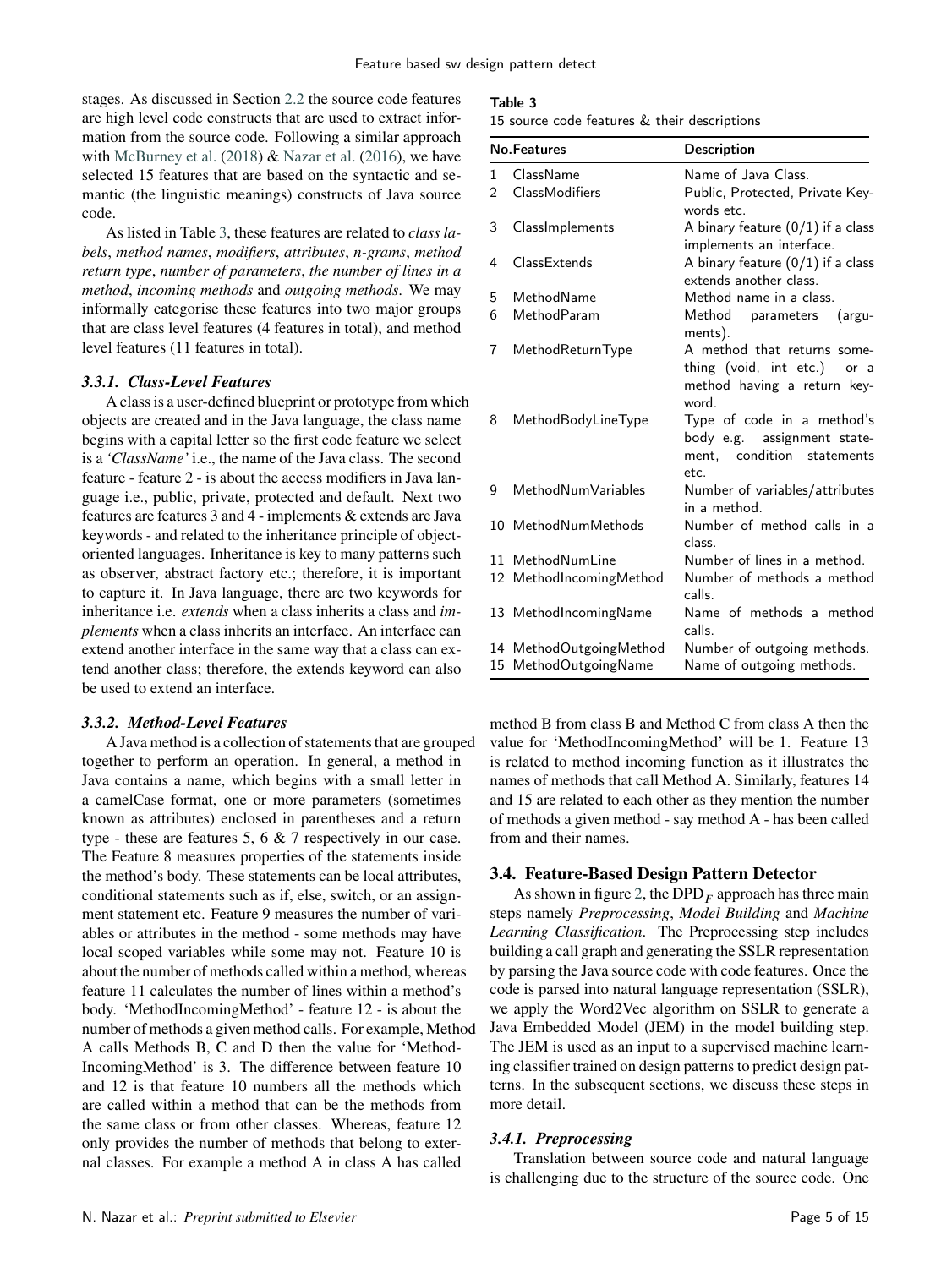simple way to model source code is to just view it as plain text. However, in such a way, the structure and semantic information will be omitted, which may cause inaccuracies in the generated natural language text [\(Hu et al.,](#page-13-28) [2020\)](#page-13-28). The structural information is extracted using Static Call Graphs (SCG), which encode how methods and functions call each others [\(Musco et al.,](#page-13-29) [2017\)](#page-13-29) and build a graph (edges and nodes) of flow of code to show the relationship between classes and methods in the source code.

Furthermore, building a call graph is useful as we need to encode the caller-callee classes and methods in the corpus which is the basis of generating the natural language text from the source code. Simply having a code hierarchy may not provide the complete (or enough) information we need for building the SSLR file. Based on these arguments, SCG will be more helpful in extracting the structural, behavioural and creational aspects of design pattern compared to AST. Thus, we generate a natural language representation of the source code i.e. SSLR by parsing the source code with code features and the SCG to encode the relationships between the code elements. The code elements are classes, methods, interfaces, etc. in the *DPD<sup>𝐹</sup> -Corpus*. The figure [1](#page-5-0) illustrates a small subset (example) of SSLR file generated for the Observers.java file from the Platform project that is the part of the labelled corpus.



Figure 1: An example (subset) of the SSLR file.

<span id="page-5-0"></span>*Implementation:* We have implemented a parser in the Python programming language that parses Java files using the *Plyj*[4](#page-5-1) library. We have written our own callgraph generator and feature extractor to build the SSLR representation of the corpus. Both files parse the input corpus and generate the SSLR representation. *Plyj* is a Java 7 parser written in Python using  $Ply^5$  $Ply^5$  and as the *'DPD<sub>F</sub>* corpus' contains files from the projects that were written before 2013, thus, the files are written prior to the release of Java 8 (pre- Java8) using *Plyj* fulfils our requirement.

### <span id="page-5-4"></span>*3.4.2. Model Building*

We build a Java embedded n-gram model representation, by applying the *Word2Vec* algorithm [\(Baroni et al.,](#page-12-5) [2014\)](#page-12-5) on the SSLR representation of the DPD<sub>*F*</sub> corpus generated in the preprocessing step. Word2Vec is a method to build distributed representation of words based on their contexts

that works in two alternative fashions: that are the *Continuous Bag-of-Words* (CBOW) model, which predicts the target word from source context words, and the Skip-Gram model, which does the inverse and predicts source context words from the target words.

The CBOW model (also called the CBOW architecture or Vector Model) is meant for learning relationships between pairs of words. In the CBOW model, context is represented by multiple words for a given target word [\(Mitchell and Lap](#page-13-30)[ata,](#page-13-30) [2008\)](#page-13-30). For example, we could use *'cat'* and *'tree'* as context words and *'climbed'* as the target word. The Skip-gram model architecture, on the other hand, predicts the source context words (surrounding words) given a target word (the centre word).

Hence, we create a Word Space Model of n-grams extracted from the content of the Java source code files using the source code features. We treat these files as if it was a natural language document, extracting the n-grams by segmenting the names of the most salient elements i.e., classes and methods etc., and consider them as words in the document. We then run the Word2Vec algorithm on the dataset to construct a high-dimensional representation of these n-grams, i.e., each n-gram is paired with a high-dimensional vector in a continuous dense space. The vectors representing the ngrams occurring in a Java class are composed by averaging them and the resulting vector is concatenated to the features extracted from the Java class with previous methods.

We use the CBOW architecture, which is meant for learning relationships between pairs of words, i.e., classes and methods mainly as in our case. We set a matrix of size 100 to build a 100-dimensional embedding model which is trained with *Word2Vec* that results in the vector representation of each ngram in our collection; the vector representation of a Java file will therefore be a function of the vector representations of its n-grams. Inspired by [\(Mitchell and Lapata,](#page-13-30) [2008\)](#page-13-30), we produce embeddings for the Java files as a uniform linear combination of the embeddings of its constituent n-grams using Word2Vec.

In the 100-dimensional vector, each instance is associated with its project id, the class name, a 100-dimensional feature vector derived from a word embedding model built from the n-grams in the Java file, and a design pattern label where the design pattern is the target label to predict. These word embeddings provide a compact yet expressive feature representation for Java classes in a project source code. Despite being a programming language, and therefore a formal one, as opposed to natural language, several elements of the source code are natural language, including its name, the names of its methods and variables, and the comments etc.

*Implementation:* We use the *Word2vec* implementation provided by [\(Řehůřek and Sojka,](#page-13-31) [2010\)](#page-13-31) from the *Python Gen-*sim Library<sup>[6](#page-5-3)</sup> for generating Java n-gram model. The generated SSLR representation created in the preprocessing step is passed as an input and a Java Embedded Model is generated as a result of the model generation step.

<span id="page-5-2"></span><span id="page-5-1"></span><sup>4</sup> <https://github.com/musiKk/plyj>, verified on 08-10-21 5 <https://github.com/dabeaz/ply>, verified on 08-10-21

<span id="page-5-3"></span><sup>6</sup> [https://radimrehurek.com/gensim\\_3.8.3/index.html](https://radimrehurek.com/gensim_3.8.3/index.html), verified on 08- 10-21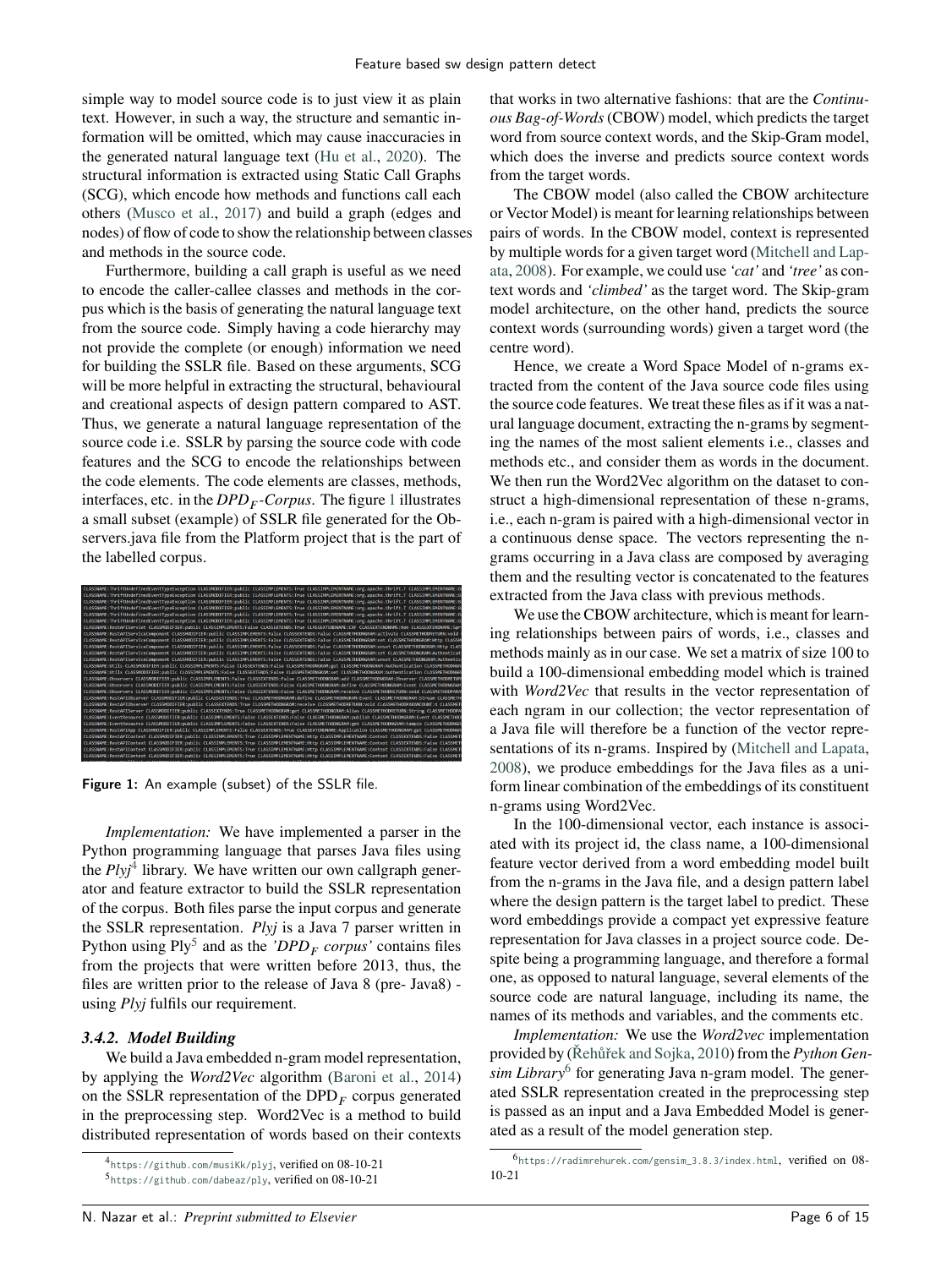

<span id="page-6-1"></span>**Figure 2:** Design Pattern Detection with Features (DPD $_F$ ).

#### *3.4.3. Machine Classification*

By parsing the files in the labelled corpus, we are able to build a large dataset of these files paired with bags of ngrams relevant to each Java file. This structure is comparable to a natural language corpus, by drawing parallels between a Java source code (n-grams) and a text document. The augmented feature representation in Section [3.4.2](#page-5-4) is used to train our DPD*<sup>𝐹</sup>* classifier.

The  $DPD<sub>F</sub>$  classifier is an ensemble classifier that uses randomised decision trees as a base estimator. It implements a meta-estimator that fits a number of randomised decision trees on various subsamples of a dataset and uses ensembling to improve the predictive accuracy and control over-fitting. As we are dealing with the multi-class classification, we use SAMME-R as a boosting algorithm [\(Hastie et al.,](#page-13-32) [2009\)](#page-13-32).

#### Table 4

<span id="page-6-3"></span>The  $\mathsf{DPD}_F$  classifier's learning parameters

| <b>Parameters</b>     | Values        |
|-----------------------|---------------|
| <b>Base Estimator</b> | Random Forest |
| No of Estimations     | 100           |
| Learning Rate         |               |
| Algorithm             | SAMME R       |

*Implementation:* we use Python's *Scikit-learn* [\(Pedregosa](#page-13-33) [et al.,](#page-13-33) [2011\)](#page-13-33) library for building our classifier and measuring the efficacy of the classification using standard statistical measures (discussed in Section [4.1\)](#page-6-2). Table [4](#page-6-3) provides a brief summary of our classifier's learning parameters.

**Cross-Validation:** Cross-Validation is a resampling procedure that is used to evaluate the machine learning models on a data sample. We have used the *Stratified K-Fold Cross-Validation* (SK-Fold CV) procedure for evaluating our machine learning model. The K-Fold Cross Validation is a type of Cross-Validation that involves randomly dividing the set of observations into K groups, or folds of approximately equal size [\(James et al.,](#page-13-34) [2013\)](#page-13-34). Normally, the first fold is treated as a validation set, and the method is fit on the remaining K minus 1 folds. A value of  $K=10$  is the recommended value for k-fold cross-validation in the field of applied machine learning [\(Kuhn and Johnson,](#page-13-35) [2013\)](#page-13-35), thus, we have used 10 folds per cross validation to validate our machine learning model. As there is a variation in sample size for each instance of design pattern in our corpus, it is important that each fold contains the same percentage of each design pattern instance to have fair prediction. Stratification is a variation of traditional K-Fold CV which is defined by [\(Kuhn and Johnson,](#page-13-35) [2013\)](#page-13-35) as *'the splitting of data into folds ensuring that each fold has the same proportion of observations with a given categorical value'* that is pattern instances for our model. Figure [3](#page-7-0) illustrates our K-Fold Stratification procedure using  $90/10$  train test splits on the  $DPD<sub>F</sub>$  corpus.

*Implementation:* Our classifier used the sklearn Strati-fiedKFold<sup>[7](#page-6-4)</sup> implementation of cross-validation.

### <span id="page-6-0"></span>**4. Results and Evaluations**

This section presents the results of our study where our answers for each research question are presented, evaluated and supported by our data and interpretation.

#### <span id="page-6-2"></span>**4.1. Evaluation Criteria**

We report the Precision, Recall, and F1-Score, which are the standard measures to statistically evaluate the efficacy of classifiers.

**Precision:** Precision *(P)* is defined as the fraction of instances of a classification that are correct, calculated as in equation [1:](#page-6-5)

<span id="page-6-5"></span>
$$
P = \frac{TP}{TP + FP} \tag{1}
$$

<span id="page-6-4"></span>7 [https://scikit-learn.org/stable/modules/generated/sklearn.model\\_](https://scikit-learn.org/stable/modules/generated/sklearn.model_selection.StratifiedKFold.html) [selection.StratifiedKFold.html](https://scikit-learn.org/stable/modules/generated/sklearn.model_selection.StratifiedKFold.html), verified on 08-10-21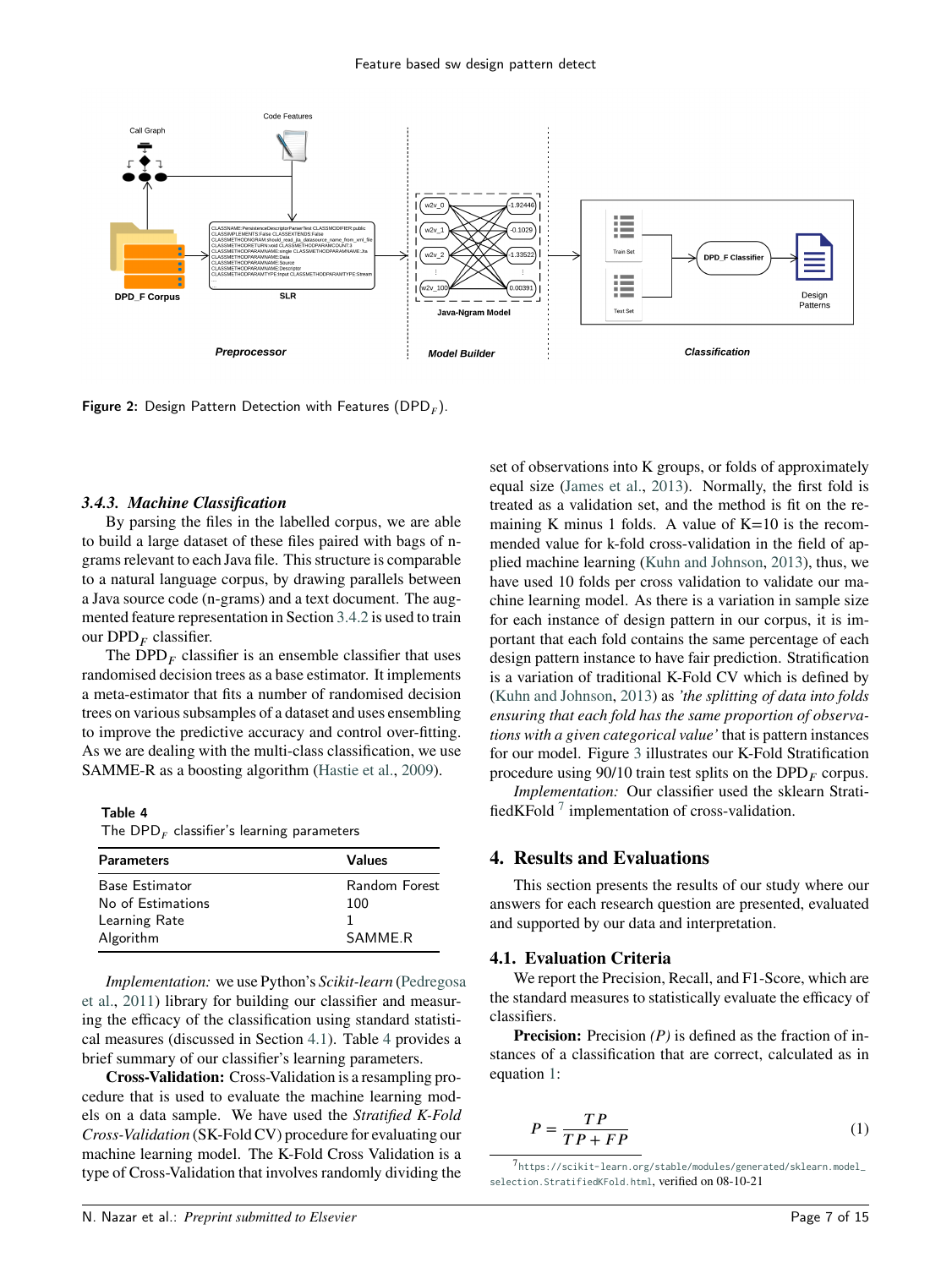#### Feature based sw design pattern detect



<span id="page-7-0"></span>Figure 3: Stratified K-Fold Cross-Validation

Where *TP* stands for true positives and *FP* stands for false positives.

**Recall:** Recall *(R)* is defined as the proportion of actual instances of a classification that are classified as such by the classifier as shown in the equation [2.](#page-7-1) FN in the equations stands for false negatives.

<span id="page-7-1"></span>
$$
R = \frac{TP}{TP + FN} \tag{2}
$$

**F1-Score:** The F1-Score *(F1-S)* is measured as the harmonic mean of P and R and it is computed as follows:

$$
F1 - S = 2 * \frac{P * R}{P + R}
$$
\n<sup>(3)</sup>

### **RQ1: Is DPD***<sup>𝐹</sup>* **effective in detecting software design patterns?**

Since the initialisation of the classifier is random, the results slightly vary at each run, although the difference is insignificant and there are no striking differences in performance, and the overall performance is very similar for each iteration. Therefore, we calculate the weighted average of each turn to determine the final Precision, Recall and F1- Score for each label. Using the  $DPD<sub>F</sub>$  corpus, the  $DPD<sub>F</sub>$ classifier is able to predict most of the labels accurately, reaching a Precision of more than 80+% and Recall of 79+%. Fig-ure [4](#page-8-0) and Table [5](#page-7-2) shows the results obtained from the  $DPD<sub>F</sub>$ classifier broken down into labels.

As evident from the results the most of the patterns are easily recognised by DPD*<sup>𝐹</sup>* classifier, with *Visitor* having the highest Precision of approximately 97% and (interestingly) *Façade* with the lowest Precision of 68%. We believe the Table 5

<span id="page-7-2"></span>

| Precision, Recall and F-Score values for every label re- |  |  |  |  |
|----------------------------------------------------------|--|--|--|--|
| turned by the DPD <sub>F</sub> classifier.               |  |  |  |  |

| <b>Classifier</b>     |               | $\mathsf{DPD}_F$ |                    |
|-----------------------|---------------|------------------|--------------------|
| Design Patterns       | Precision (%) | Recall $(\% )$   | $F1$ -Score $(\%)$ |
| Abstract Factory      | 93.27         | 92.08            | 92.46              |
| Adapter               | 71.56         | 66.55            | 68.41              |
| Builder               | 83.21         | 83.66            | 82.36              |
| Decorator             | 80.99         | 75               | 77.34              |
| Facade                | 68            | 76.27            | 71.06              |
| <b>Factory Method</b> | 89            | 83.88            | 85.79              |
| Memento               | 89.66         | 86.44            | 87.45              |
| Observer              | 81.26         | 90               | 85.06              |
| Prototype             | 85.75         | 80.33            | 82.59              |
| Proxy                 | 68.51         | 60.55            | 62.86              |
| Singleton             | 81.6          | 68.22            | 72.62              |
| Visitor               | 97.07         | 91.88            | 93.39              |
| None                  | 70.44         | 75               | 71.91              |

comparatively low Precision score for Facade and Proxy is due to their complex structure and usage in different context, e.g. *Proxy* can be mislead with the network proxies. Other patterns such as *Abstract Factory*, *Factory Method*, *Memento* and *Builder* are very well recognised by  $DPD<sub>F</sub>$ with over 80% Precision. In conclusion, our  $\text{DPD}_F$  classifier detects all patterns on average with over 80% of Precision and 79% of Recall.

# **RQ2:** What is the error rate of  $\text{DPD}_F$ ?

It is important to find that if the classifier misses some instances while training or predicting the instances or misiden-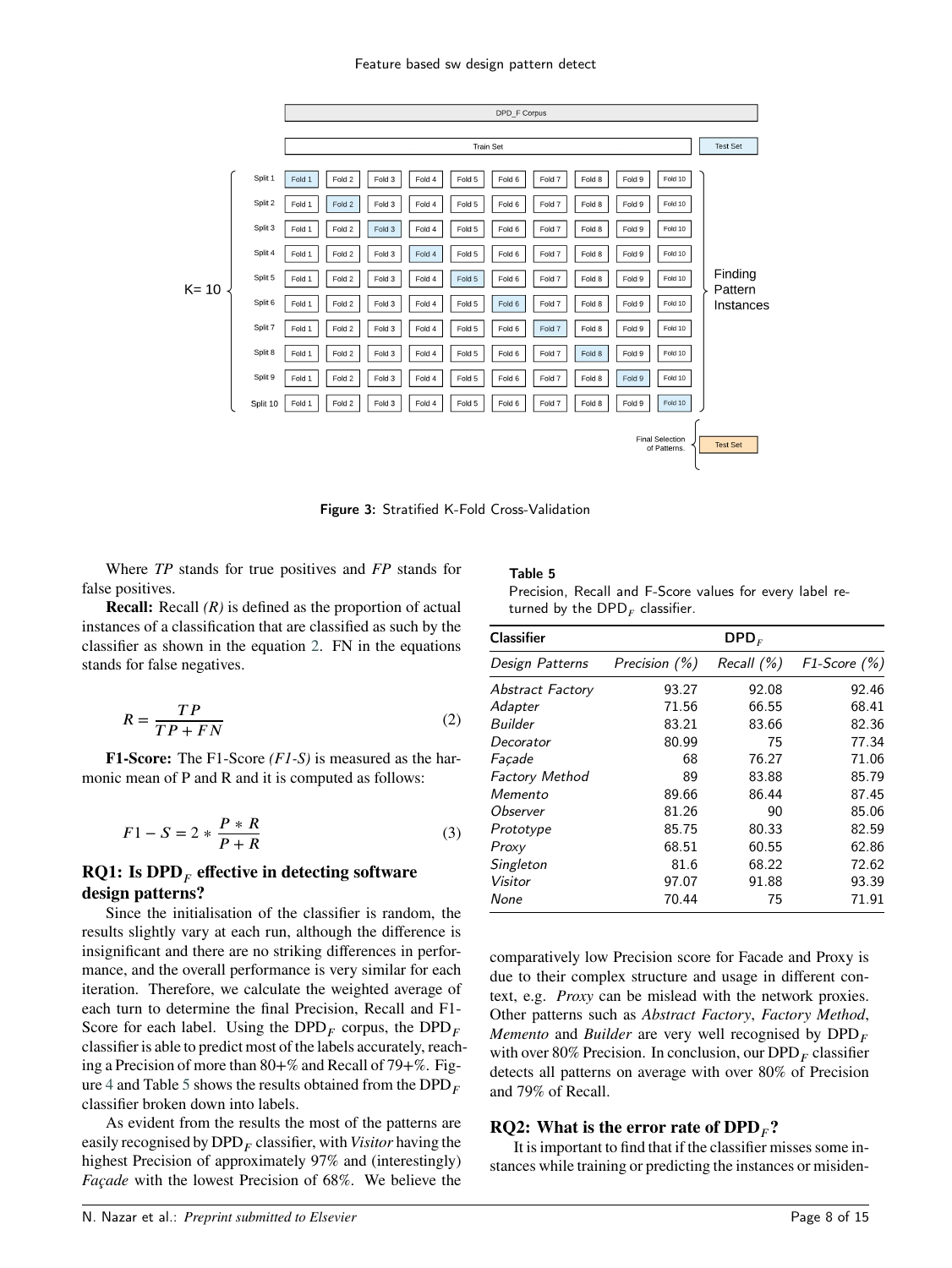

<span id="page-8-0"></span>**Figure 4:** Precision & Recall for the  $\textsf{DPD}_F$  classifier.

tifies these instances. We calculate the misclassification rate or error rate for this purpose.

Error rate is the ratio of how often the classifier is wrong or predicts the instances incorrectly. We compute the *confusion matrix* for  $DPD<sub>F</sub>$ , which is a table that is often used to describe the performance of a classifier on a set of test data for which the true values are known. The results in Figure [5](#page-9-0) show that  $\text{DPD}_F$  performs very well in detecting the absence of a design pattern, i.e., a 'none' - 75 out of 100 instances are true values. Similarly, 86 out of 100 instances for Visitor, 90 out of 100 instances for Observer, 85 out of 100 for Memento, 82 out of 100 for Builder and Abstract Factory are truly predicted by DFD<sub>F</sub>. Looking at the confusion matrix, some of the instances are wrongly identified or missed by the classifier. For example, seven instances of Observer pattern are identified as Adapter pattern. A fair number of instances for Singleton, Proxy and Adapter are missed by the classifier and the truly predicted instances for these patterns are slightly lower than the other patterns. Figure [5](#page-9-0) shows the confusion matrix for  $DPD<sub>F</sub>$  classifier. Overall, the misclassification or the error rate is less than  $20\%$  and  $DPD<sub>F</sub>$  has

correctly identified 80% of the instances of the all design patterns with high Precision and Recall.

# **RQ3: How well does DPD***<sup>𝐹</sup>* **perform compared to existing approaches?**

It is observed that due to the lack of publicly available standard benchmark, the evaluation and validation of the accuracy of classifiers is difficult. Either existing approaches do not share the corpus or the source code is publicly unavailable to replicate the results.

**Selection Criteria:** Under these limitations, we select two studies from the literature that are relevant to our study. The relevancy measure is that they have either utilised code features or machine learning models to predict design patterns or a combination of both. Though they have not shared their implementation for replicating the results, we select two approaches which are clearly described, which helps us to replicate the results for comparison purposes.

**Benchmark DP detection approaches:** Based on the selection criteria discussed above we compare our study with existing approaches in design pattern detection. The bench-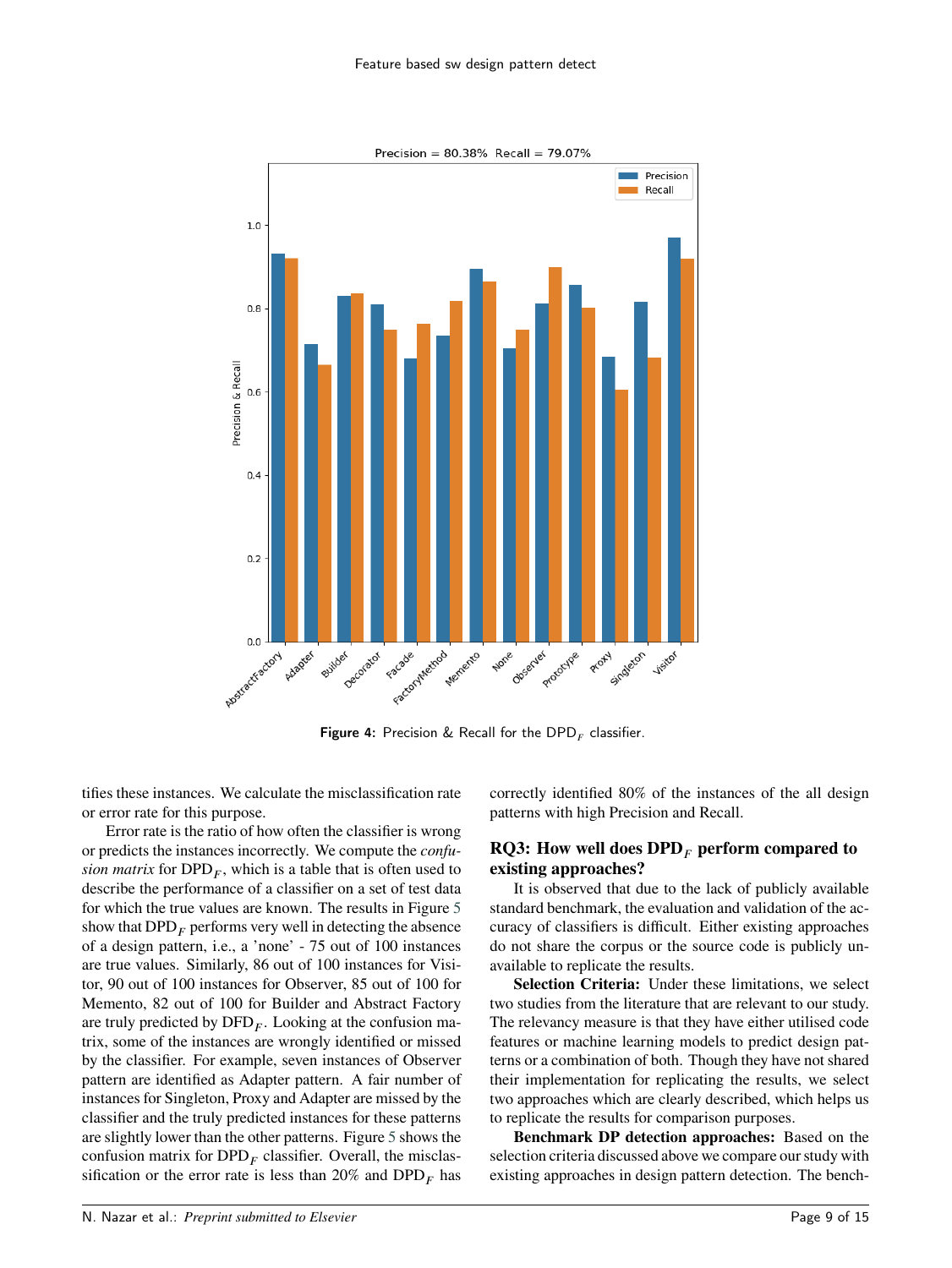

<span id="page-9-0"></span>**Figure 5:** Confusion Matrix of the  $\textsf{DPD}_F$  classifier.

mark approaches are developed by [Thaller et al.](#page-13-27) [\(2019\)](#page-13-27) and [Fontana et al.](#page-13-14) [\(2011\)](#page-13-14). These studies have utilised some level of code features and machine learning classifiers to identify design patterns. Since the source code and the (part of) $8$  corpus are not publicly available, we reproduce and replicate the results using the information provided in the existing studies to compare with our study.

**Comparison Strategy:** We apply the following strategy to compare our approach with state-of-the-art.

- 1. We apply our approach on the corpus provided by the studies and compare results. This corpus is referred to as a *P-MART Corpus*.
- 2. We apply selected studies to our labelled corpus  $DPD_F$ *Corpus* and compare results.

**Labelling the P-MART Corpus:** We selected in total 290 files (including files not containing design patterns i.e none) from the P-MART corpus and labelled them using the same approach we use for labelling the  $DPD<sub>F</sub>$ -Corpus. We refer to this corpus as Labelled P-MART Corpus. Table [7](#page-10-1) lists the instances of design patterns used in the labelled P-MART corpus. The red coloured patterns are not identified by the classifier.

### *Discussion*

Here we compare our study and results with the state-ofthe-art studies.

*FeatureMaps:* [Thaller et al.](#page-13-27) [\(2019\)](#page-13-27) apply feature-maps as an input to random forest and convolutional neural networks [\(LeCun et al.,](#page-13-36) [1998\)](#page-13-36) to determine whether a given set of classes implement a particular pattern role. Their features are high-level conceptual classes such as micro-structures. As DPD*<sup>𝐹</sup>* classifier's base estimator is Random Forest (RF), we only replicated and compared results with their Random Forest classifier. Though they have only identified *Decorator* and *Singleton* patterns, we replicate their study with all patterns labelled in the benchmark corpus i.e. creating feature maps for all patterns in the benchmark corpus. As shown in Table [6](#page-10-2) our  $DPD<sub>F</sub>$  classifier outperforms the RF classifier in FeatureMaps in terms of Precision and Recall with approximately 30% improvements on benchmark corpus. With the DPD<sub>*F*</sub> corpus our study prevailed over theirs with approximately 30% improvement in terms of Precision and 26% in terms of Recall respectively.

*MARPLE-DPD:* In this study, [\(Fontana et al.,](#page-13-14) [2011\)](#page-13-14) have applied basic elements and metrics to mechanically extract design patterns from the source code and further extended it in [\(Zanoni et al.,](#page-14-3) [2015\)](#page-14-3). These approaches use different

<span id="page-9-1"></span><sup>8</sup>The DPExample is not publicly available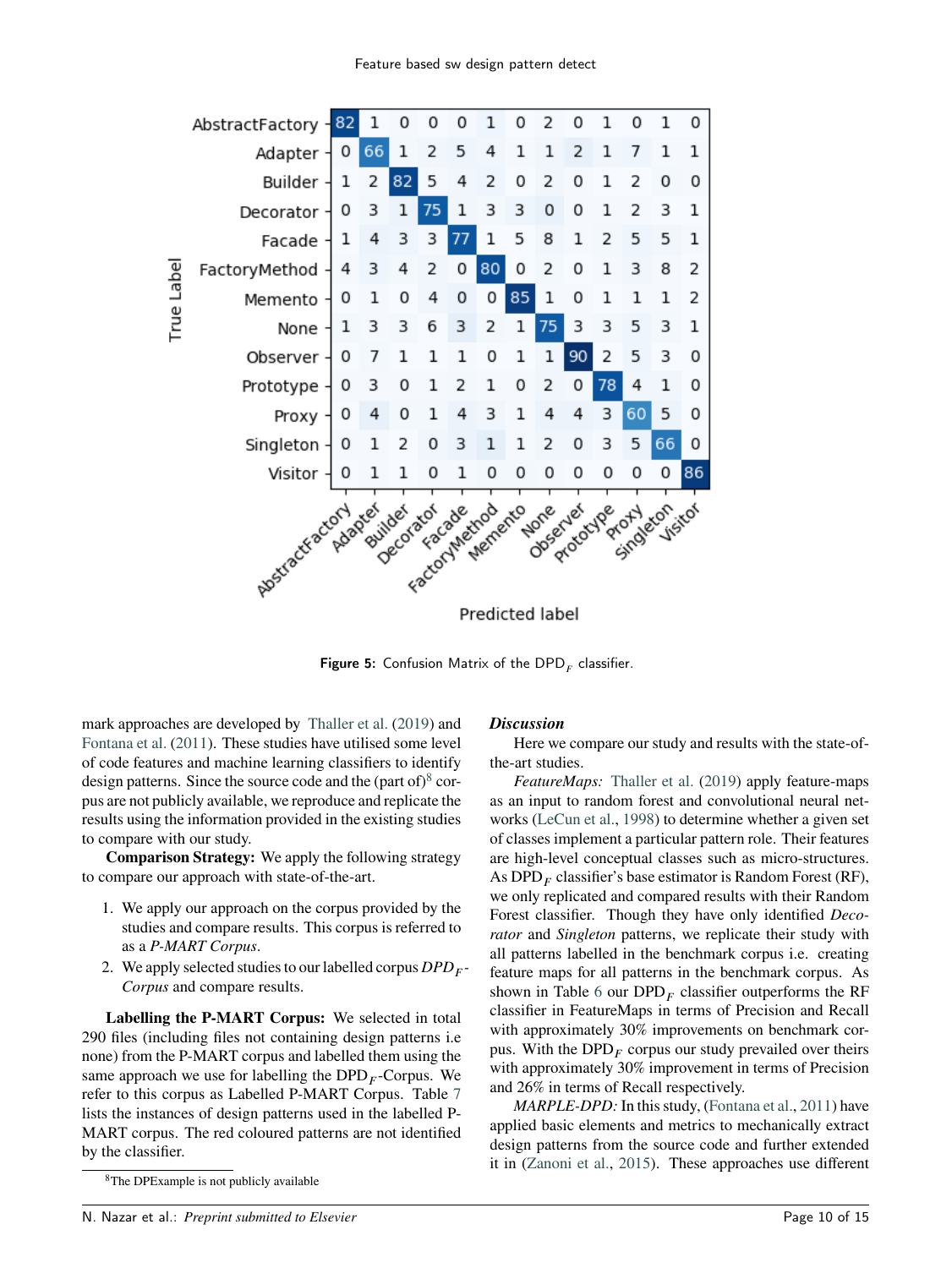#### Table 6

<span id="page-10-2"></span>Comparison of DPD<sub>*F*</sub> with the state-of-the-art. The best results are presented in bold font. Precision (P), Recall (R) and F1-Score (F1-S) values of the benchmark approaches are generated for both benchmark (Labelled P-MART) and our DFD $_{\scriptscriptstyle F}$  corpus. The P-MART corpus contained some of the patterns and not all so the results are tested for the patterns mentioned in the P-MART corpus only.

| Corpora                          | <b>Design Patterns</b> |       | <b>FeatureMap</b> |            |       | MARPLE-DPD |            |       | $\mathbf{DPD}_F$ |            |
|----------------------------------|------------------------|-------|-------------------|------------|-------|------------|------------|-------|------------------|------------|
|                                  |                        | P(%)  | R(%)              | $F1-S (%)$ | P(% ) | R(%)       | $F1-S (%)$ | P(%)  | $R(\%)$          | $F1-S (%)$ |
|                                  | Abstract Factory       | 48.8  | 52.3              | 50.49      | 73.33 | 71.15      | 72.22      | 78.33 | 78.33            | 78.33      |
|                                  | Adapter                | 15    | 20                | 17.14      | 78.14 | 75.62      | 76.86      | 91.6  | 86.66            | 89.06      |
|                                  | <b>Builder</b>         | 55    | 45                | 49.5       | 53.45 | 48.8       | 51.02      | 77.5  | 80               | 78.73      |
|                                  | Decorator              | 13.22 | 12.8              | 13.01      | 54.18 | 66         | 59.51      | 60    | 36.66            | 45.51      |
| Labelled P-MART                  | <b>Factory Method</b>  | 50.23 | 40.35             | 44.75      | 78.23 | 80.1       | 79.15      | 56.67 | 63.33            | 59.82      |
|                                  | Observer               | 46.12 | 44.12             | 45.1       | 57.21 | 55.23      | 56.20      | 67.5  | 76.66            | 71.79      |
|                                  | Singleton              | 63    | 59                | 60.93      | 74.23 | 70.18      | 72.15      | 43.33 | 40.00            | 41.6       |
|                                  | Visitor                | 30.3  | 35.3              | 32.61      | 45.74 | 50.25      | 47.89      | 96    | 93.3             | 94.63      |
|                                  | None                   | 57.23 | 70.02             | 62.98      | 51.3  | 51.67      | 51.48      | 78.5  | 82.64            | 80.52      |
|                                  | <b>Overall</b>         | 42.1  | 42.1              | 41.83      | 62.87 | 63.22      | 63.04      | 72.16 | 70.84            | 71.49      |
|                                  | Abstract Factory       | 55.5  | 49.5              | 52.33      | 75.5  | 77         | 76.24      | 93.27 | 92.08            | 92.67      |
|                                  | Adapter                | 35    | 31.5              | 33.16      | 85.16 | 78.25      | 81.56      | 71.56 | 66.55            | 68.96      |
|                                  | Builder                | 62.2  | 60.1              | 61.13      | 58.52 | 51.23      | 54.63      | 83.21 | 83.66            | 83.43      |
|                                  | Decorator              | 21.28 | 24.5              | 22.78      | 60.15 | 58.23      | 59.17      | 80.99 | 75               | 77.88      |
| $\textsf{DPD}_F\textsf{-Corpus}$ | <b>Factory Method</b>  | 61.3  | 50.45             | 55.35      | 82.15 | 80.8       | 81.47      | 73.58 | 81.88            | 77.51      |
|                                  | Observer               | 50.1  | 47.65             | 48.84      | 53.25 | 48.26      | 50.63      | 81.26 | 90               | 85.41      |
|                                  | Singleton              | 65    | 67                | 65.98      | 74.24 | 69.23      | 71.65      | 81.6  | 68.22            | 74.31      |
|                                  | Visitor                | 55.1  | 80.1              | 65.29      | 60.1  | 66.25      | 63.03      | 97.07 | 91.88            | 93.93      |
|                                  | None                   | 65.25 | 79                | 71.47      | 51.3  | 56.24      | 53.67      | 70.44 | 75               | 72.65      |
|                                  | <b>Overall</b>         | 52.30 | 54.42             | 52.93      | 66.71 | 65.05      | 65.87      | 81.44 | 80.47            | 80.75      |

#### Table 7

<span id="page-10-1"></span>Labelled instances of the benchmark corpus trained by the benchmark classifiers. The red coloured instances are not identified by the  $\mathsf{DPD}_F$  classifier.

| <b>Patterns</b>         | #  | <b>Patterns</b> | #  |
|-------------------------|----|-----------------|----|
| <b>Abstract Factory</b> | 30 | Observer        | 30 |
| Adapter                 | 30 | Prototype       | 26 |
| <b>Builder</b>          | 30 | Proxy           | 0  |
| Decorator               | 23 | Singleton       | 12 |
| <b>Factory Method</b>   | 30 | Visitor         | 30 |
| Façade                  | 9  | None            | 30 |
| Memento                 | 10 |                 |    |

classifiers for the identification of design patterns, thus, we replicate their study only with the RF classifier and compare results with our DPD<sub>*F*</sub> classifier. We calculate the true and false positives for each pattern and calculate the weighted Precision and Recall for both classifiers. Results in Table [6](#page-10-2) show that overall, our approach works far better than MARPLE-DPD with approximately 10% improvements in terms of Precision on benchmark corpus and  $15\%$  on  $DPD<sub>F</sub>$  corpus respectively.

To ensure fair predictions of labelled instances of design patterns by the classifiers, we make sure that the labelled benchmark corpus should have at least 30 instances for each pattern, which resulted in (total) seven patterns identified in the end from the benchmark corpus. The Façade, Memento and Prototype are missed because the labelled instances (after removing duplicates) are  $10$  (as  $K=10$  in cross validation) or less and can not be cross validated while training the classifiers. In the P-MART dataset many instances are labelled as decorators and prototypes so we treat them as decorator in the final labelled benchmark corpus. That is why there is no instance of Prototype selected for the labelled dataset. Both MARPLE and Featuremap identified singleton better than  $DPD<sub>F</sub>$  on the labelled P-MART Corpus. It is because very few instances of singleton are found in the corpus and thus not fully trained by the  $DPD<sub>F</sub>$  classifier. We have also generated results by setting the threshold value to 20 and the results were slightly poorer. From this we infer that the larger the dataset is, better the classifier will be trained and results with higher accuracy will be achieved.

In summary, FeatureMaps works poorly on both corpora whereas, MARPLE-DPD identifies most of the patterns reasonably well with over 62% Precision on benchmark corpus and approximately  $67\%$  on  $DPD<sub>F</sub>$  corpus. Nevertheless, it still lags behind our approach by approximately 10% on benchmark corpus and approximately 15% on our corpus in terms of Precision.

### <span id="page-10-0"></span>**5. Threats to validity**

In the following section, we outline the relevant threats to the validity of our work.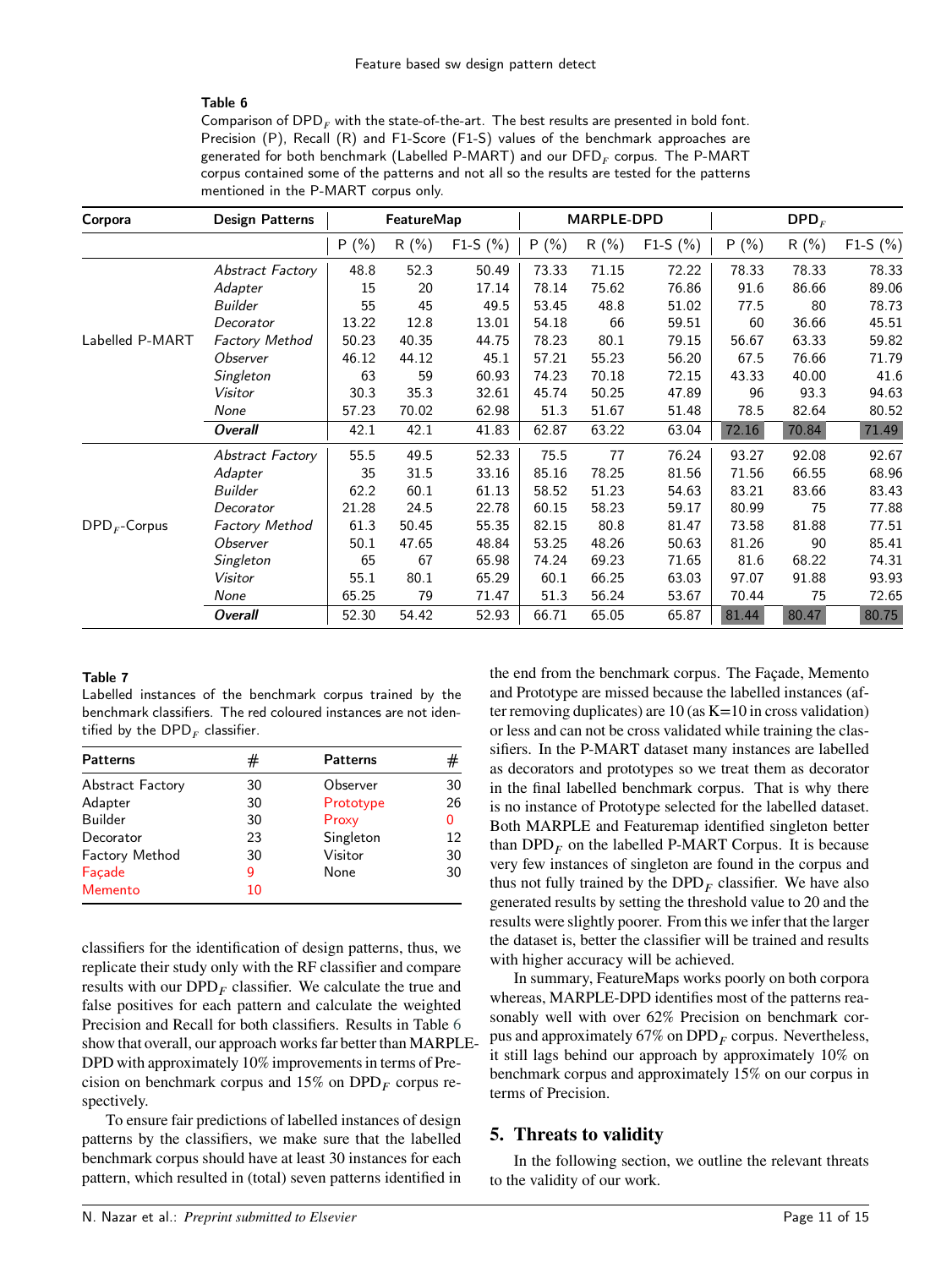### **5.1. Threats to internal validity**

**Counting of instances:** The first internal threat to the validity of our study is the minor difference in the counting methodologies used between our and benchmark studies. The benchmark studies counted patterns using pattern roles whereas we counted the instances of pattern contained in the file. In addition the DPExample project was not publicly available, which may slightly change the results. We alleviate this problem by labelling the benchmark corpus using our method and compare results.

**Bugs:** It is possible that there are bugs in the processing code that affect the SSLR file generation and the training data, as well as bugs in the *Word2Vec* model and the classifiers we have used, though this is less likely to be a problem given the wide use these tools have already received. We have spent some time debugging our code, found and fixed minor issues, which tend to improve the classification accuracy, so it is more likely than not that bugs will lead to lower precision and/or Recall than would otherwise be the case.

**Data Labelling:** Though we have labelled data using an online tool, there is a possibility of disagreement between the labellers, which may lead to incorrect labelling of the data. To mitigate these issues, we hire at least three labellers to label the corpus as discussed in section [3.2.1.](#page-3-5) This process has substantially reduced the disagreement among raters as shown by the high kappa score. To further reduce the disagreement, we intend to hire more labellers in future.

### **5.2. Threats to external validity**

The reference set may not reflect the totality of Java source code that may be of interest to developers, and it is unknown whether the classifier will work effectively on the source code of interest outside the reference set. Obviously, the best way to mitigate this risk is to further increase the size and diversity of the reference set, which we plan to address in future.

# <span id="page-11-0"></span>**6. Related Work**

During the past years, with the growing amount of electronically available information, there is substantial interest and a substantial body of work among software engineers and academic researchers in design pattern detection. A majority of the approaches to the detection of design patterns transform the source code and design patterns into some intermediate representations such as rules, models, graphs, productions and languages [\(Yu et al.,](#page-14-2) [2018\)](#page-14-2). For example, [\(Berna](#page-12-12)rdi [et al.,](#page-12-12) [2013\)](#page-12-12) exploited a meta-model which contains a set of properties characterising the structures and behaviours of the source code and design patterns and a matching algorithm is performed to identify the implemented patterns. [\(Alnusair](#page-12-13) [et al.,](#page-12-13) [2014\)](#page-12-13) employed semantic rules to capture the structures and behaviours of the design patterns, based on which the hidden design patterns in open-source libraries are discovered. Recently, [\(Xiong and Li,](#page-14-4) [2019\)](#page-14-4) applied ontology based parser with idiomatic phrases to identify design patterns achieving high Precision.

A good number of studies developed tools that used source code or its intermediate representation to identify patterns as well as machine learning models to predict patterns. [\(Lu](#page-13-6)[cia et al.,](#page-13-6) [2011\)](#page-13-6), [\(Tosi et al.,](#page-14-5) [2009\)](#page-14-5) and [\(Zhang and Liu,](#page-14-6) [2013\)](#page-14-6) used static and dynamic analysis (or a combination of both) to develop Eclipse plugins that detect design patterns from source code. [\(Moreno and Marcus,](#page-13-8) [2012\)](#page-13-8) developed a tool *JStereoType* used for detecting low-level patterns (classes, interfaces etc) to find the design intent of the source code. [\(Zanoni et al.,](#page-14-3) [2015\)](#page-14-3) exploited a combination of graph matching and machine learning techniques to implement a tool called MARPLE-DPD. [\(Niere et al.,](#page-13-37) [2002\)](#page-13-37) designed the FUJABA Tool Suite which provides developers with support for detecting design patterns (including their variants) and smells. [\(Hautamäki,](#page-13-7) [2005\)](#page-13-7) used a pattern based solution and tool to teach software developers how to use development solutions in a project.

Some techniques (including tool generation) applied reverse engineering to identify design patterns from source code and UML artefacts. For instance, [\(Lucia et al.,](#page-13-6) [2011\)](#page-13-6) built a tool using static analysis and applied reverse engineering through visual parsing of diagrams. Other studies such as [\(Thongrak and Vatanawood,](#page-14-7) [2014;](#page-14-7) [Panich and Vatana](#page-13-38)[wood,](#page-13-38) [2016;](#page-13-38) [Shi and Olsson,](#page-13-39) [2006\)](#page-13-39) also applied reverse engineering techniques on UML class and sequence diagrams to extract design patterns using ontology. [\(Brown,](#page-12-14) [1996\)](#page-12-14) proposed a method for automatic detection of design patterns by reverse-engineering the SmallTalk code.

Very few studies utilised code metrics in identification of design patterns. [\(Uchiyama et al.,](#page-14-1) [2011\)](#page-14-1) have presented a software pattern detection approach by using software metrics and machine learning techniques. They have identified candidates for the roles that compose the design patterns by considering machine learning and software metrics. [\(Lanza](#page-13-40) [and Marinescu,](#page-13-40) [2007\)](#page-13-40) approach uses learning from the information extracted from design pattern instances which normally include variant implementations such as number of accessor methods etc. [\(Fontana et al.,](#page-13-14) [2011\)](#page-13-14) introduced the micro-structures that are regarded as the building blocks of design patterns. [\(Thaller et al.,](#page-13-27) [2019\)](#page-13-27) has built a feature map for pattern instances using neural networks.

Several other approaches exploit machine learning to solve the issue of variants. For example, [\(Chihada et al.,](#page-12-15) [2015\)](#page-12-15) mapped the design pattern detection problem into a learning problem. Their proposed detector is based on learning from the information extracted from design pattern instances, which normally include variant implementations. [\(Ferenc et al.,](#page-13-41) [2005\)](#page-13-41) applied machine learning algorithms to filter false positives out of the results of a graph matching phase, thus providing better precision in the overall output while considering variants. A recent work by [\(Hussain et al.,](#page-13-42) [2018\)](#page-13-42) leverage deep learning algorithms for the organisation and selection of DPs based on text categorisation. To reduce the size of training examples for DP detection, a clustering algorithm is proposed by [\(Dong et al.,](#page-12-16) [2008\)](#page-12-16) based on decision tree learning.

Though we have used machine learning based classifiers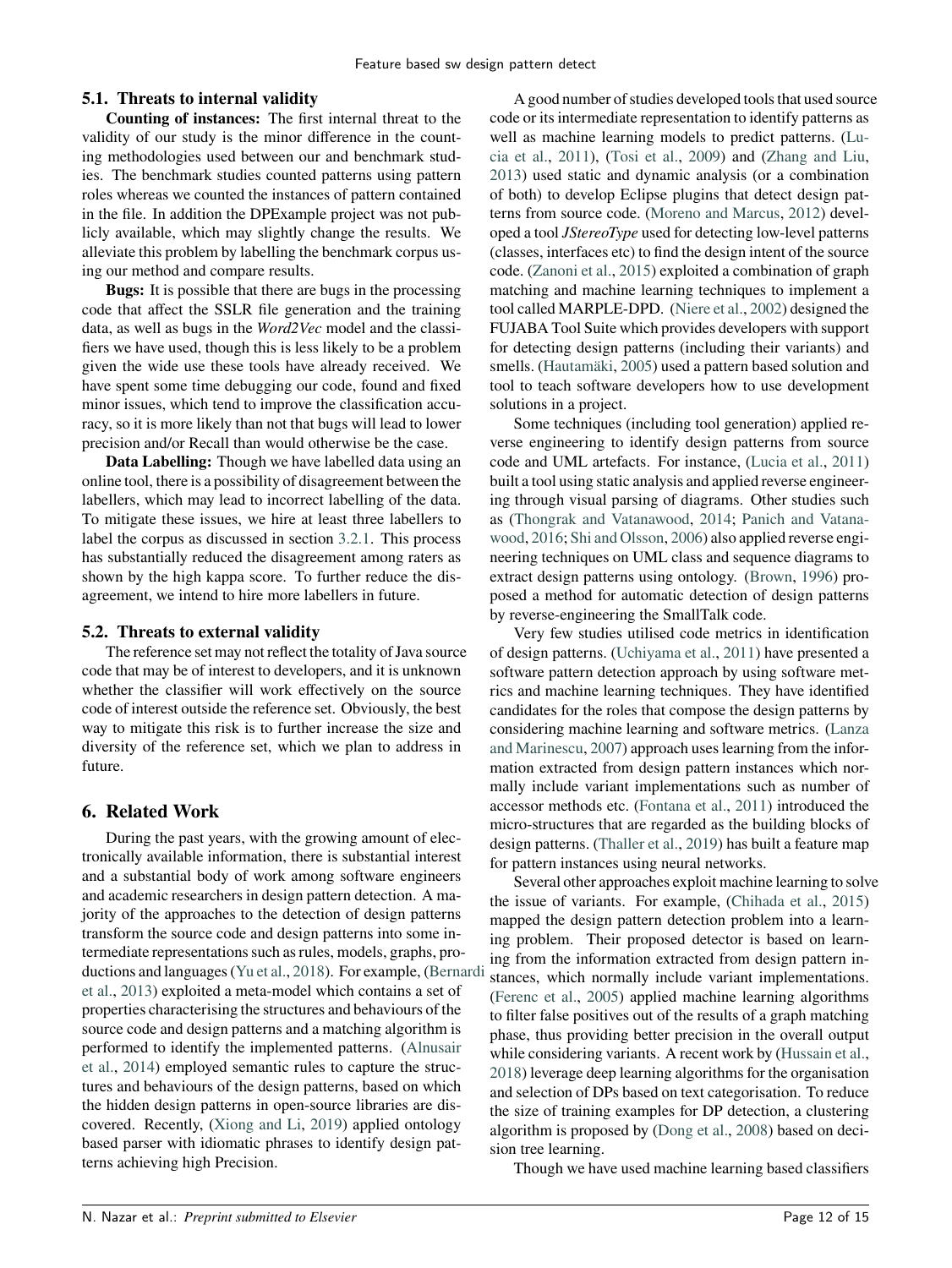to test the efficacy of our approach, our approach is substantially different from the aforementioned studies as well as the benchmark studies in many ways. We have summarised the differences as under:

- We have identified and employed 15 source code features whereas as the benchmark studies of [\(Zanoni et al.,](#page-14-3) [2015\)](#page-14-3) utilised code metrics and [\(Thaller et al.,](#page-13-27) [2019\)](#page-13-27) used feature maps.
- Our labelled corpus size is large having 1,300 files extracted from more than 200 projects from the GJC. [\(Zanoni et al.,](#page-14-3) [2015\)](#page-14-3) and [\(Thaller et al.,](#page-13-27) [2019\)](#page-13-27) used a P-MART corpus that has 1039 files containing the design patterns we intend to identify in a highly imbalanced nature of the P-MART corpus.
- Our machine learning classifier achieved approximately 80% precision whereas existing studies achieved 42% and 63% Precision on Labelled P-MART corpus and 52% and 67% on the  $DPD<sub>F</sub>$  corpus respectively.
- Our classifier identified 12 design patterns successfully, whereas existing studies only recognised two and six design patterns respectively.

# <span id="page-12-4"></span>**7. Conclusion & Future Work**

In this paper, we introduce  $DPD<sub>F</sub>$ , which is a novel approach for detecting software design patterns by using source code features and machine learning methods. DPD*<sup>𝐹</sup>* builds an SSLR representation by applying call graph and source code features on the DPD*<sup>𝐹</sup>* corpus extracted from the publicly available *'The Java Github Corpus'*. Next, DPD*<sup>𝐹</sup>* constructs a Java n-gram model by applying the *Word2Vec* algorithm on the SSLR file. Finally,  $DPD<sub>F</sub>$  trains a supervised machine learning classifier on the labelled  $DPD<sub>F</sub>$  corpus to detect design patterns.

To statistically evaluate the efficacy of the proposed approach we apply three commonly used statistical measures namely Precision, Recall and F1-Score, and build a confusion matrix to verify the efficacy of our classifier. Empirical results show that our proposed approach  $\text{DFD}_F$  detects software design patterns with approximately 80% on Precision and 79% on Recall.  $DPD<sub>F</sub>$  outperforms two existing approaches, by 30% and 15% respectively in terms of Precision, as well as is able to detect more patterns (12) compared to existing studies.

In future, we plan to investigate whether other useful information for software maintainers can be extracted using our code feature or by other more features. While our classifier's performance is promising, further improvements are clearly highly desirable for practical use. While increasing the size of the training set will almost certainly improve accuracy, it is likely that adding additional code features to the SSLR files would also help, and could be targeted to improve performance on those patterns where accuracy is relatively low.

# **A. Reproducibility**

For the purpose of reproducibility of our results, we have released our complete implementation with the annotated reference set and the result files to the public as an opensource project via our online appendix at [https://github.](https://github.com/najamnazar/designpatterndetection) [com/najamnazar/designpatterndetection](https://github.com/najamnazar/designpatterndetection). The codelabeller online tool's code is accessible at [https://github.com/najamnaza](https://github.com/najamnazar/codelabeller)r/ [codelabeller](https://github.com/najamnazar/codelabeller).

# **Acknowledgement**

We would like to extend our gratitude to the individuals who have dedicated their time and effort in performing annotation of design patterns through the online tool. We would also like to thank all anonymous reviewers for their valuable comments. This research received no internal or external funding from any public or private agency.

# **References**

- <span id="page-12-2"></span>Allamanis, M., Sutton, C., 2013. Mining source code repositories at massive scale using language modeling, in: The 10th Working Conference on Mining Software Repositories, IEEE. pp. 207–216.
- <span id="page-12-13"></span>Alnusair, A., Zhao, T., Yan, G., 2014. Rule-based detection of design patterns in program code. International Journal on Software Tools for Technology Transfer 16, 315–334.
- <span id="page-12-5"></span>Baroni, M., Dinu, G., Kruszewski, G., 2014. Don't count, predict! A systematic comparison of context-counting vs. context-predicting semantic vectors, in: Proceedings of the 52nd Annual Meeting of the Association for Computational Linguistics (ACL), pp. 238–247.
- <span id="page-12-12"></span>Bernardi, M.L., Cimitile, M., Di Lucca, G.A., 2013. A model-driven graphmatching approach for design pattern detection, in: 2013 20th Working Conference on Reverse Engineering (WCRE), pp. 172–181.
- <span id="page-12-9"></span>Bishop, C.M., 2006. Pattern recognition and machine learning. springer.
- <span id="page-12-14"></span>Brown, K., 1996. Design reverse-engineering and automated design-pattern detection in Smalltalk. Technical Report. North Carolina State University. Dept. of Computer Science.
- <span id="page-12-11"></span>Carletta, J., 1996. Assessing agreement on classification tasks: the kappa statistic. Computational linguistics 22, 249–254.
- <span id="page-12-3"></span>Chen, N., Nazar, N., Chong, C.Y., 2021. Codelabeller: A web-based code annotation tool for java design patterns and summaries. arXiv preprint arXiv:2106.07513 .
- <span id="page-12-15"></span>Chihada, A., Jalili, S., Hasheminejad, S.M.H., Zangooei, M.H., 2015. Source code and design conformance, design pattern detection from source code by classification approach. Applied Soft Computing 26, 357–367.
- <span id="page-12-0"></span>Christopoulou, A., Giakoumakis, E.A., Zafeiris, V.E., Soukara, V., 2012. Automated refactoring to the strategy design pattern. Information and Software Technology 54, 1202–1214.
- <span id="page-12-6"></span>Ciobanu, A.M., Dinu, A., 2013. Alternative measures of word relatedness in distributional semantics, in: Joint Symposium on Semantic Processing, p. 80.
- <span id="page-12-10"></span>Cohen, J., 1960. A coefficient of agreement for nominal scales. Educational and psychological measurement 20, 37–46.
- <span id="page-12-7"></span>Collobert, R., Weston, J., Bottou, L., Karlen, M., Kavukcuoglu, K., Kuksa, P., 2011. NLP (almost) from scratch. Journal of Machine Learning Research 12, 2493–2537.
- <span id="page-12-8"></span>Cortes, C., Vapnik, V., 1995. Support-vector networks. Mach. Learn. 20, 273–297.
- <span id="page-12-1"></span>Detten, M.V., Meyer, M., Travkin, D., 2010. Reverse engineering with the reclipse tool suite, in: Proceedings of the 32nd ACM/IEEE International Conference on Software Engineering-Volume 2, pp. 299–300.
- <span id="page-12-16"></span>Dong, J., Sun, Y., Zhao, Y., 2008. Compound record clustering algorithm for design pattern detection by decision tree learning, in: 2008 IEEE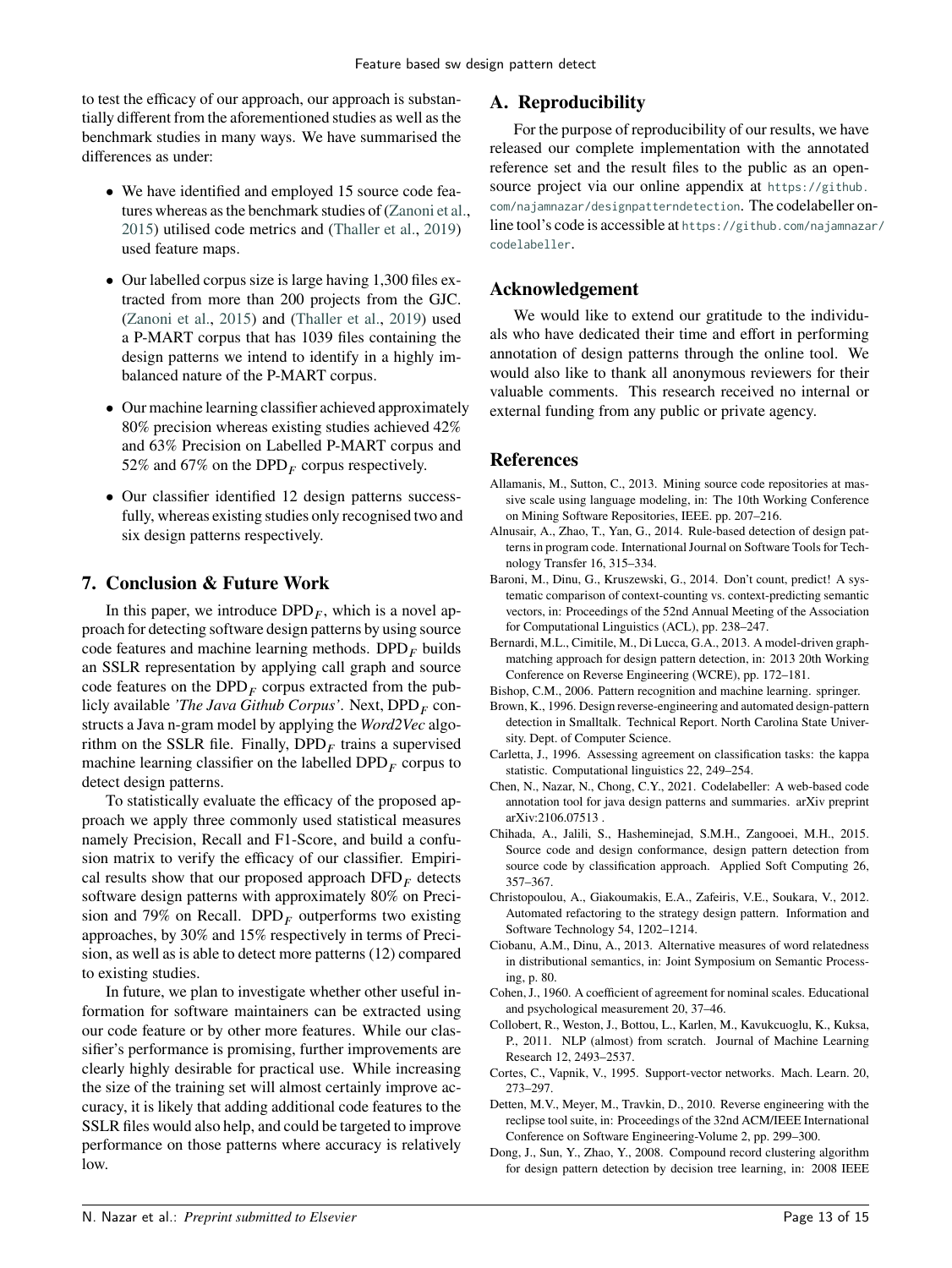International Conference on Information Reuse and Integration, IEEE. pp. 226–231.

- <span id="page-13-41"></span>Ferenc, R., Beszedes, A., Fulop, L., Lele, J., 2005. Design pattern mining enhanced by machine learning, in: 21st IEEE International Conference on Software Maintenance (ICSM'05), IEEE. pp. 295–304.
- <span id="page-13-14"></span>Fontana, F.A., Maggioni, S., Raibulet, C., 2011. Understanding the relevance of micro-structures for design patterns detection. Journal of Systems and Software 84, 2334–2347.
- <span id="page-13-5"></span>Gaitani, M.A.G., Zafeiris, V.E., Diamantidis, N., Giakoumakis, E.A., 2015. Automated refactoring to the null object design pattern. Information and Software Technology 59, 33–52.
- <span id="page-13-2"></span>Gamma, E., Helm, R., Johnson, R., Vlissides, J., 1995. Design Patterns: Elements of Reusable Object-oriented Software. Addison-Wesley Longman Publishing Co., Inc., Boston, MA, USA.
- <span id="page-13-17"></span>Harris, Z.S., 1954. Distributional structure. Word 10, 146–162.
- <span id="page-13-32"></span>Hastie, T., Rosset, S., Zhu, J., Zou, H., 2009. Multi-class adaboost. Statistics and its Interface 2, 349–360.
- <span id="page-13-7"></span>Hautamäki, J., 2005. Pattern-based tool support for frameworks: Towards architecture-oriented software development environment.
- <span id="page-13-25"></span>Ho, T.K., 1995. Random decision forests, in: Proceedings of the Third International Conference on Document Analysis and Recognition (Volume 1) - Volume 1, pp. 278–.
- <span id="page-13-9"></span>Hu, X., Li, G., Xia, X., Lo, D., Jin, Z., 2018. Deep code comment generation, in: 2018 IEEE/ACM 26th International Conference on Program Comprehension (ICPC), IEEE. pp. 200–20010.
- <span id="page-13-28"></span>Hu, X., Li, G., Xia, X., Lo, D., Jin, Z., 2020. Deep code comment generation with hybrid lexical and syntactical information. Empirical Software Engineering 25, 2179–2217.
- <span id="page-13-42"></span>Hussain, S., Keung, J., Khan, A.A., Ahmad, A., Cuomo, S., Piccialli, F., Jeon, G., Akhunzada, A., 2018. Implications of deep learning for the automation of design patterns organization. Journal of Parallel and Distributed Computing 117, 256–266.
- <span id="page-13-34"></span>James, G., Witten, D., Hastie, T., Tibshirani, R., 2013. An introduction to statistical learning. volume 112. Springer.
- <span id="page-13-1"></span>Kuchana, P., 2004. Software architecture design patterns in Java. CRC Press.
- <span id="page-13-35"></span>Kuhn, M., Johnson, K., 2013. Applied predictive modeling. volume 26. Springer.
- <span id="page-13-18"></span>Landauer, T.K., Dumais, S.T., 1997. A solution to plato's problem: The latent semantic analysis theory of acquisition, induction, and representation of knowledge. Psychological Review 104, 211–240. DOI: <10.1037/0033-295X.104.2.211>.
- <span id="page-13-40"></span>Lanza, M., Marinescu, R., 2007. Object-oriented metrics in practice: using software metrics to characterize, evaluate, and improve the design of object-oriented systems. Springer Science & Business Media.
- <span id="page-13-22"></span>Le, Q.V., Mikolov, T., 2014. Distributed representations of sentences and documents, in: Proceedings of the 31th International Conference on Machine Learning, ICML 2014, Beijing, China, 21-26 June 2014, pp. 1188– 1196.
- <span id="page-13-36"></span>LeCun, Y., Bottou, L., Bengio, Y., Haffner, P., et al., 1998. Gradient-based learning applied to document recognition. Proceedings of the IEEE 86, 2278–2324.
- <span id="page-13-6"></span>Lucia, A.D., Deufemia, V., Gravino, C., Risi, M., Tortora, G., 2011. An eclipse plug-in for the identification of design pattern variants, in: Sixth Workshop of the Italian Eclipse Community (Eclipse-IT 2011), Milan, Italy, pp. 40–51.
- <span id="page-13-26"></span>Manning, C.D., Raghavan, P., Schütze, H., 2008. Introduction to Information Retrieval. Cambridge University Press, USA.
- <span id="page-13-0"></span>Mayvan, B.B., Rasoolzadegan, A., 2017. Design pattern detection based on the graph theory. Knowledge-Based Systems 120, 211–225.
- <span id="page-13-15"></span>McBurney, P.W., Jiang, S., Kessentini, M., Kraft, N.A., Armaly, A., Mkaouer, M.W., McMillan, C., 2018. Towards prioritizing documentation effort. IEEE Transactions on Software Engineering 44, 897–913.
- <span id="page-13-10"></span>McBurney, P.W., McMillan, C., 2015. Automatic source code summarization of context for java methods. IEEE Transactions on Software Engineering 42, 103–119.
- <span id="page-13-11"></span>McBurney, P.W., McMillan, C., 2016. An empirical study of the textual similarity between source code and source code summaries. Empirical

Software Engineering 21, 17–42.

- <span id="page-13-19"></span>Mikolov, T., Sutskever, I., Chen, K., Corrado, G.S., Dean, J., 2013. Distributed representations of words and phrases and their compositionality, in: Advances in neural information processing systems, pp. 3111–3119.
- <span id="page-13-30"></span>Mitchell, J., Lapata, M., 2008. Vector-based models of semantic composition. proceedings of ACL-08: HLT , 236–244.
- <span id="page-13-24"></span>Mitchell, T., 1997. Machine Learning. McGraw-Hill International Editions, McGraw-Hill.
- <span id="page-13-8"></span>Moreno, L., Marcus, A., 2012. Jstereocode: automatically identifying method and class stereotypes in java code, in: Proceedings of the 27th IEEE/ACM International Conference on Automated Software Engineering, pp. 358–361.
- <span id="page-13-12"></span>Moreno, L., Marcus, A., Pollock, L., Vijay-Shanker, K., 2013. Jsummarizer: An automatic generator of natural language summaries for java classes, in: 2013 21st International Conference on Program Comprehension (ICPC), IEEE. pp. 230–232.
- <span id="page-13-29"></span>Musco, V., Monperrus, M., Preux, P., 2017. A large-scale study of call graph-based impact prediction using mutation testing. Software Quality Journal 25, 921–950.
- <span id="page-13-13"></span>Nazar, N., Jiang, H., Gao, G., Zhang, T., Xiaochen, X.L., Ren, Z., 2016. Source code fragment summarization with small-scale crowdsourcing based features. Frontiers of Computer Science 10, 504–517.
- <span id="page-13-37"></span>Niere, J., Schäfer, W., Wadsack, J.P., Wendehals, L., Welsh, J., 2002. Towards pattern-based design recovery, in: Proceedings of the 24th international conference on Software engineering, ACM. pp. 338–348.
- <span id="page-13-38"></span>Panich, A., Vatanawood, W., 2016. Detection of design patterns from class diagram and sequence diagrams using ontology, in: Computer and Information Science (ICIS), 2016 IEEE/ACIS 15th International Conference on, IEEE. pp. 1–6.
- <span id="page-13-33"></span>Pedregosa, F., Varoquaux, G., Gramfort, A., Michel, V., Thirion, B., Grisel, O., Blondel, M., Prettenhofer, P., Weiss, R., Dubourg, V., Vanderplas, J., Passos, A., Cournapeau, D., Brucher, M., Perrot, M., Duchesnay, E., 2011. Scikit-learn: Machine learning in Python. Journal of Machine Learning Research 12, 2825–2830.
- <span id="page-13-3"></span>Prechelt, L., Unger-Lamprecht, B., Philippsen, M., Tichy, W.F., 2002. Two controlled experiments assessing the usefulness of design pattern documentation in program maintenance. IEEE Transactions on Software Engineering 28, 595–606.
- <span id="page-13-20"></span>Radinsky, K., Agichtein, E., Gabrilovich, E., Markovitch, S., 2011. A word at a time: computing word relatedness using temporal semantic analysis, in: Proceedings of the 20th International Conference on World Wide Web, WWW 2011, Hyderabad, India, March 28 - April 1, 2011, pp. 337–346.
- <span id="page-13-31"></span>Řehůřek, R., Sojka, P., 2010. Software Framework for Topic Modelling with Large Corpora, in: Proceedings of the LREC 2010 Workshop on New Challenges for NLP Frameworks, pp. 45–50.
- <span id="page-13-21"></span>Reisinger, J., Mooney, R.J., 2010. Multi-prototype vector-space models of word meaning, in: Human Language Technologies: Conference of the North American Chapter of the Association of Computational Linguistics, Proceedings, June 2-4, 2010, Los Angeles, California, USA, pp. 109–117.
- <span id="page-13-16"></span>Salton, G., Wong, A., Yang, C.S., 1975. A vector space model for automatic indexing. Commun. ACM 18, 613–620.
- <span id="page-13-23"></span>dos Santos, C.N., Zadrozny, B., 2014. Learning character-level representations for part-of-speech tagging, in: Proceedings of the 31th International Conference on Machine Learning, ICML 2014, Beijing, China, 21-26 June 2014, pp. 1818–1826.
- <span id="page-13-4"></span>Scanniello, G., Gravino, C., Risi, M., Tortora, G., Dodero, G., 2015. Documenting design-pattern instances: A family of experiments on sourcecode comprehensibility. ACM Transactions on Software Engineering and Methodology (TOSEM) 24, 1–35.
- <span id="page-13-39"></span>Shi, N., Olsson, R.A., 2006. Reverse engineering of design patterns from java source code, in: Automated Software Engineering, 2006. ASE'06. 21st IEEE/ACM International Conference on, IEEE. pp. 123–134.
- <span id="page-13-27"></span>Thaller, H., Linsbauer, L., Egyed, A., 2019. Feature maps: A comprehensible software representation for design pattern detection, in: 2019 IEEE 26th International Conference on Software Analysis, Evolution and Reengineering (SANER), IEEE. pp. 207–217.